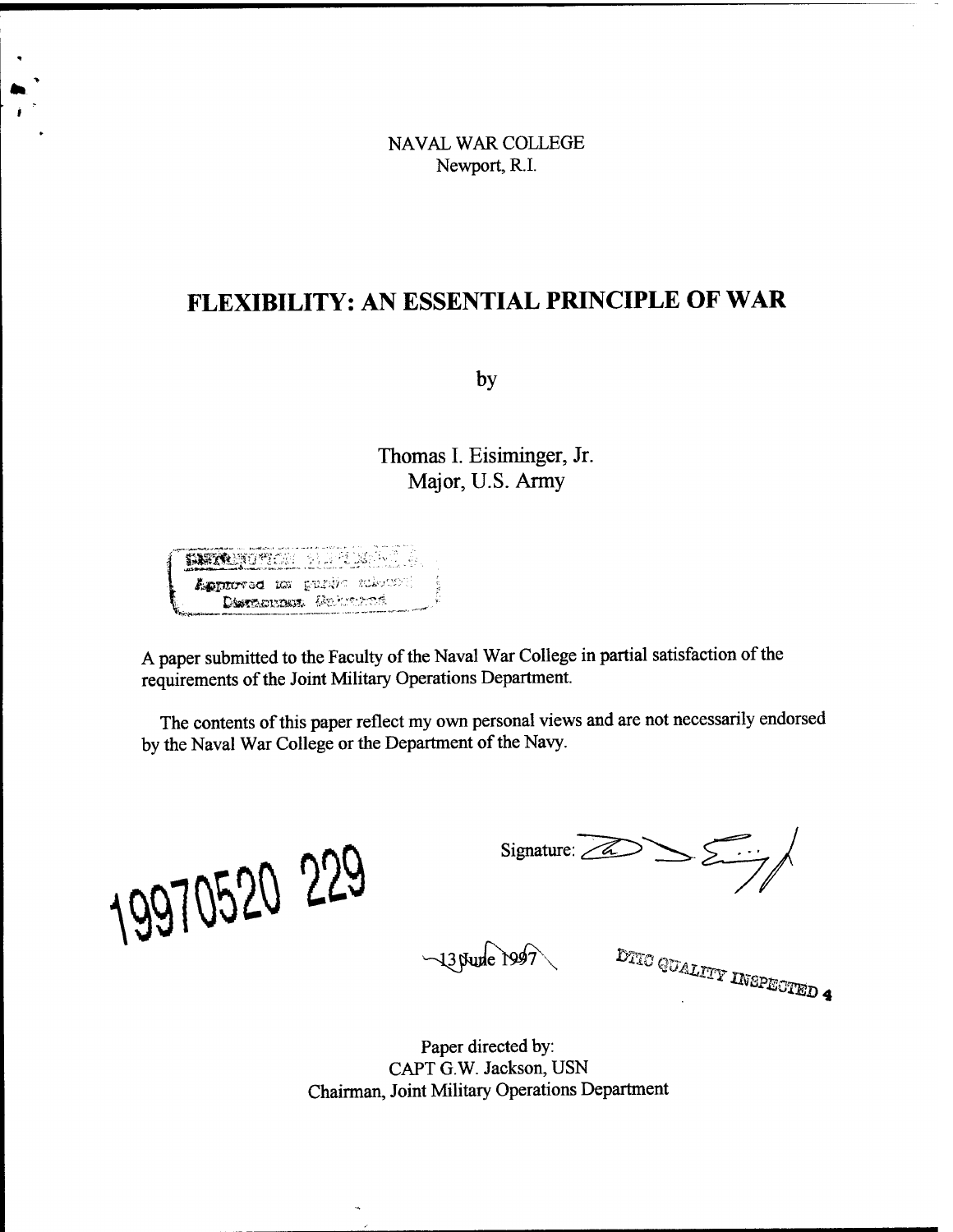# UNCLASSIFIED

Security Classification This Page

| REPORT DOCUMENTATION PAGE                                                                                                                                                                                                                                                                                                                                                                                                                                                                                                                                                                                                                                                                                                                                                                                                                                                                                                                                                                                                                                                                                                                                                                                                                                                  |              |                                                                             |            |  |
|----------------------------------------------------------------------------------------------------------------------------------------------------------------------------------------------------------------------------------------------------------------------------------------------------------------------------------------------------------------------------------------------------------------------------------------------------------------------------------------------------------------------------------------------------------------------------------------------------------------------------------------------------------------------------------------------------------------------------------------------------------------------------------------------------------------------------------------------------------------------------------------------------------------------------------------------------------------------------------------------------------------------------------------------------------------------------------------------------------------------------------------------------------------------------------------------------------------------------------------------------------------------------|--------------|-----------------------------------------------------------------------------|------------|--|
| 1. Report Security Classification: UNCLASSIFIED                                                                                                                                                                                                                                                                                                                                                                                                                                                                                                                                                                                                                                                                                                                                                                                                                                                                                                                                                                                                                                                                                                                                                                                                                            |              |                                                                             |            |  |
| 2. Security Classification Authority:                                                                                                                                                                                                                                                                                                                                                                                                                                                                                                                                                                                                                                                                                                                                                                                                                                                                                                                                                                                                                                                                                                                                                                                                                                      |              |                                                                             |            |  |
| 3. Declassification/Downgrading Schedule:                                                                                                                                                                                                                                                                                                                                                                                                                                                                                                                                                                                                                                                                                                                                                                                                                                                                                                                                                                                                                                                                                                                                                                                                                                  |              |                                                                             |            |  |
| DISTRIBUTION STATEMENT A: APPROVED FOR<br>4. Distribution/Availability of Report:<br>PUBLIC RELEASE; DISTRIBUTION IS UNLIMITED.                                                                                                                                                                                                                                                                                                                                                                                                                                                                                                                                                                                                                                                                                                                                                                                                                                                                                                                                                                                                                                                                                                                                            |              |                                                                             |            |  |
| 5. Name of Performing Organization:<br>JOINT MILITARY OPERATIONS DEPARTMENT                                                                                                                                                                                                                                                                                                                                                                                                                                                                                                                                                                                                                                                                                                                                                                                                                                                                                                                                                                                                                                                                                                                                                                                                |              |                                                                             |            |  |
| 6. Office Symbol:                                                                                                                                                                                                                                                                                                                                                                                                                                                                                                                                                                                                                                                                                                                                                                                                                                                                                                                                                                                                                                                                                                                                                                                                                                                          | C            | 7. Address: NAVAL WAR COLLEGE<br>686 CUSHING ROAD<br>NEWPORT, RI 02841-1207 |            |  |
| 8. Title (Include Security Classification):                                                                                                                                                                                                                                                                                                                                                                                                                                                                                                                                                                                                                                                                                                                                                                                                                                                                                                                                                                                                                                                                                                                                                                                                                                |              |                                                                             |            |  |
| FLEXIBILITY: AN ESSENTIAL PRINCIPLE OF WAR $(v)$                                                                                                                                                                                                                                                                                                                                                                                                                                                                                                                                                                                                                                                                                                                                                                                                                                                                                                                                                                                                                                                                                                                                                                                                                           |              |                                                                             |            |  |
| 9. Personal Authors:<br>MAJOR, U.S. ARMY<br>THOMAS I. EISIMINGER, JR.                                                                                                                                                                                                                                                                                                                                                                                                                                                                                                                                                                                                                                                                                                                                                                                                                                                                                                                                                                                                                                                                                                                                                                                                      |              |                                                                             |            |  |
| 10. Type of Report:                                                                                                                                                                                                                                                                                                                                                                                                                                                                                                                                                                                                                                                                                                                                                                                                                                                                                                                                                                                                                                                                                                                                                                                                                                                        | FINAL        | 11. Date of Report: 7 FEBRUARY 1997                                         |            |  |
| 12. Page Count: $\clubsuit$ 24                                                                                                                                                                                                                                                                                                                                                                                                                                                                                                                                                                                                                                                                                                                                                                                                                                                                                                                                                                                                                                                                                                                                                                                                                                             |              |                                                                             |            |  |
| 13. Supplementary Notation: A paper submitted to the Faculty of the NWC in partial<br>satisfaction of the requirements of the JMO Department. The contents of this paper<br>reflect my own personal views and are not necessarily endorsed by the NWC or the<br>Department of the Navy.<br>14. Ten key words that relate to your paper:                                                                                                                                                                                                                                                                                                                                                                                                                                                                                                                                                                                                                                                                                                                                                                                                                                                                                                                                    |              |                                                                             |            |  |
| Flexibility, Principles of War, Information Age, Revolution in Military Affairs, technology,<br>operational art, warfare                                                                                                                                                                                                                                                                                                                                                                                                                                                                                                                                                                                                                                                                                                                                                                                                                                                                                                                                                                                                                                                                                                                                                   |              |                                                                             |            |  |
| 15. Abstract:<br>The Principles of War in current joint doctrine have remained virtually unchanged since the<br>Army first published them in 1921. History demonstrates that the great combat leaders have<br>intuitively applied the unwritten principle of flexibility. Commanders that maintained<br>flexibility were successful and those that were inflexible, or rigid, tended to fail.<br>As we enter the 21 <sup>st</sup> centurywith its attendant information age, and a Revolution in Military<br>Affairs (RMA), it is imperative that we incorporate the principle of flexibility into the<br>existing Principles of War. The danger of using technological advantages gained through this<br>RMA as a panacea or "silver bullet" to warfighting. With the addition of flexibility as a<br>Principle of War we can better meet the myriad of changes in doctrine and operational taskings<br>that are likely to result from the RMA.<br>This paper establishes a "litmus test" for inclusion as a Principle of War. It demonstrates<br>that flexibility is a universally accepted, relevant aspect of warfare that applies across the<br>entire range of military operations. This argument demonstrates that flexibility is an<br>essential Principle of War. |              |                                                                             |            |  |
| 16.Distribution /                                                                                                                                                                                                                                                                                                                                                                                                                                                                                                                                                                                                                                                                                                                                                                                                                                                                                                                                                                                                                                                                                                                                                                                                                                                          | Unclassified | Same As Rpt                                                                 | DTIC Users |  |
| Availability of<br><b>Abstract:</b>                                                                                                                                                                                                                                                                                                                                                                                                                                                                                                                                                                                                                                                                                                                                                                                                                                                                                                                                                                                                                                                                                                                                                                                                                                        | x            |                                                                             |            |  |
| UNCLASSIFIED<br>17. Abstract Security Classification:                                                                                                                                                                                                                                                                                                                                                                                                                                                                                                                                                                                                                                                                                                                                                                                                                                                                                                                                                                                                                                                                                                                                                                                                                      |              |                                                                             |            |  |
| CHAIRMAN, JOINT MILITARY OPERATIONS DEPARTMENT<br>18. Name of Responsible Individual:                                                                                                                                                                                                                                                                                                                                                                                                                                                                                                                                                                                                                                                                                                                                                                                                                                                                                                                                                                                                                                                                                                                                                                                      |              |                                                                             |            |  |
| 841-6461<br><b>19. Telephone:</b>                                                                                                                                                                                                                                                                                                                                                                                                                                                                                                                                                                                                                                                                                                                                                                                                                                                                                                                                                                                                                                                                                                                                                                                                                                          |              | C.<br>20. Office Symbol:                                                    |            |  |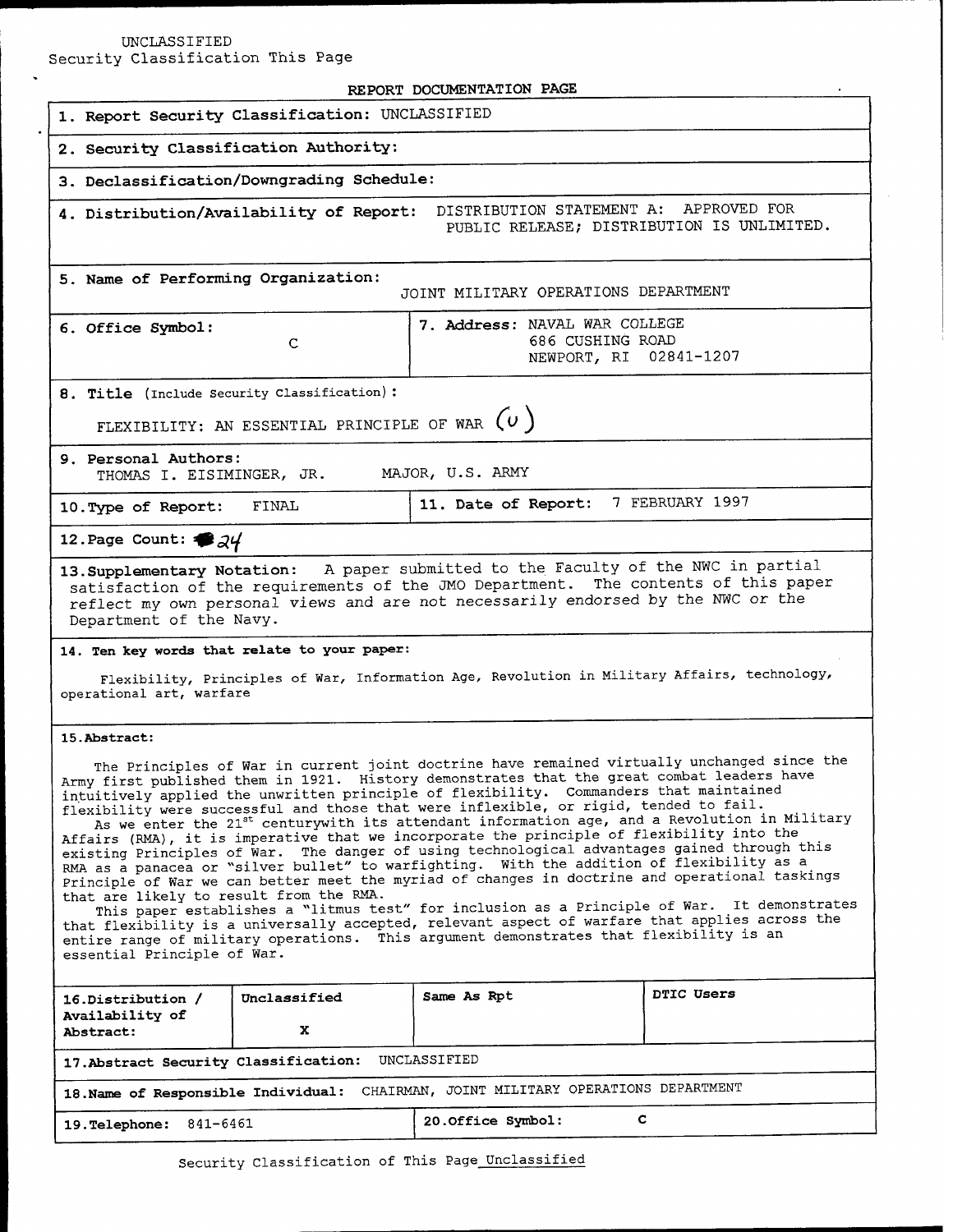## Abstract of

# FLEXIBILITY: An Essential Principle of War

The Principles of War in current joint doctrine have remained virtually unchanged since the Army first published them in 1921. History demonstrates that the great combat leaders have intuitively applied the unwritten principle of flexibility. Commanders that maintained flexibility were usually successful and those that were inflexible, or rigid, tended to fail.

As we enter the  $21^{st}$  century with its attendant information age, and a Revolution in Military Affairs (RMA), it is imperative that we incorporate the principle of flexibility into the existing Principles of War. The danger of using technological advantages gained through this RMA as a panacea or "silver bullet" to warfighting warrants the inclusion of flexibility as a Principle of War. With the addition of flexibility we can better meet the myriad of changes in doctrine and operational taskings that are likely to result from the RMA.

This paper establishes a "litmus test" for inclusion as a Principle of War. It demonstrates that flexibility is a universally accepted, relevant aspect of warfare that applies across the entire spectrum range of military operations. This argument demonstrates that flexibility is an essential Principle of War.

 $\mathbf i$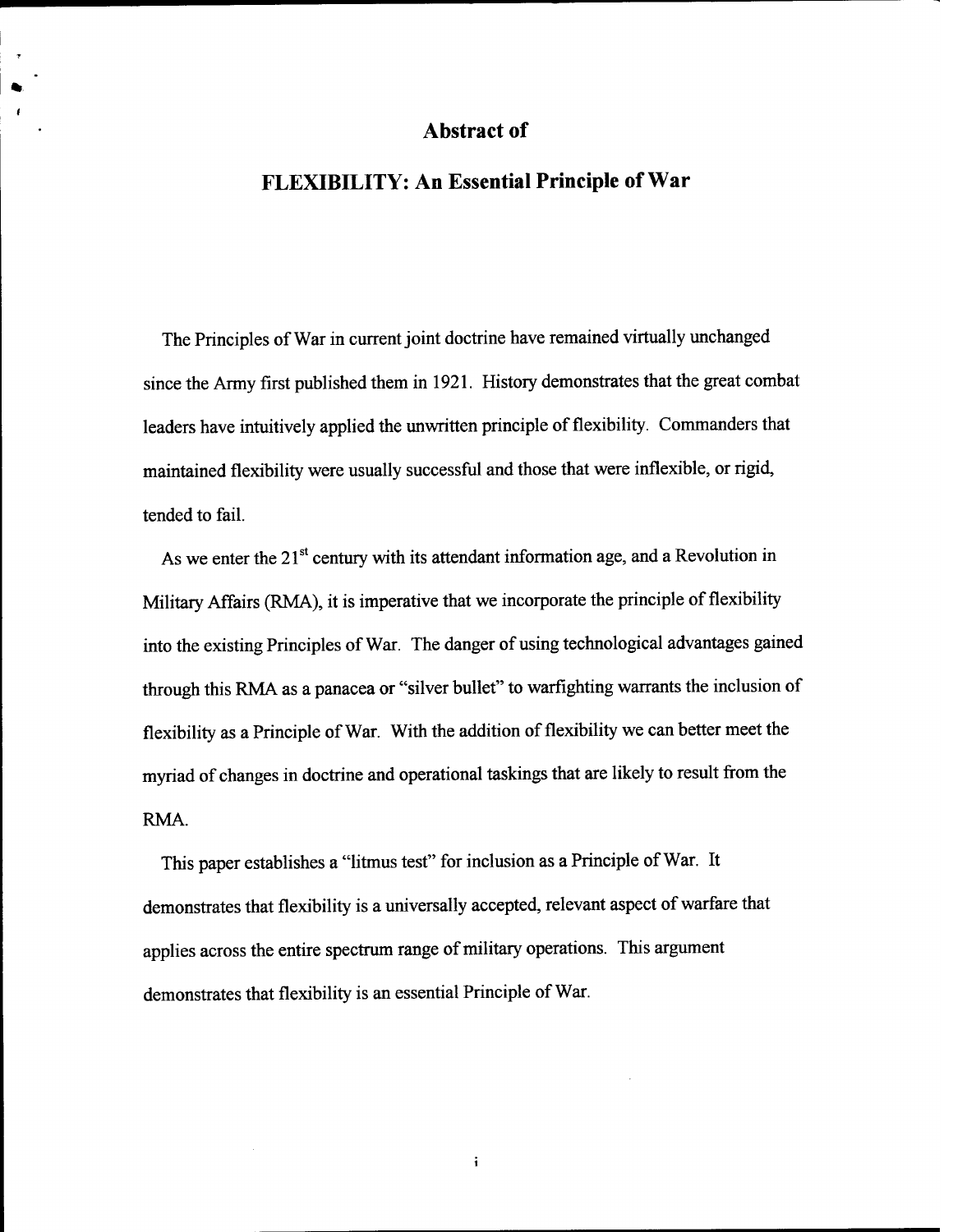# **Illustrations**

*,0*

| <b>Figure</b> | <b>Title</b>                                    | Page |
|---------------|-------------------------------------------------|------|
| Figure 1      | <b>Flexibility versus Risk graph</b>            | 6    |
| Figure 2      | Admiral Soemu Toyada flexibility graph          | 7    |
| Figure 3      | General Douglas MacArthur flexibility graph     | 8    |
| Figure 4      | General U.S. Grant flexibility graph            | 10   |
| Figure 5      | General William T. Sherman flexibility graph    | 11   |
| Figure 6      | General George S. Patton, Jr. flexibility graph | 12   |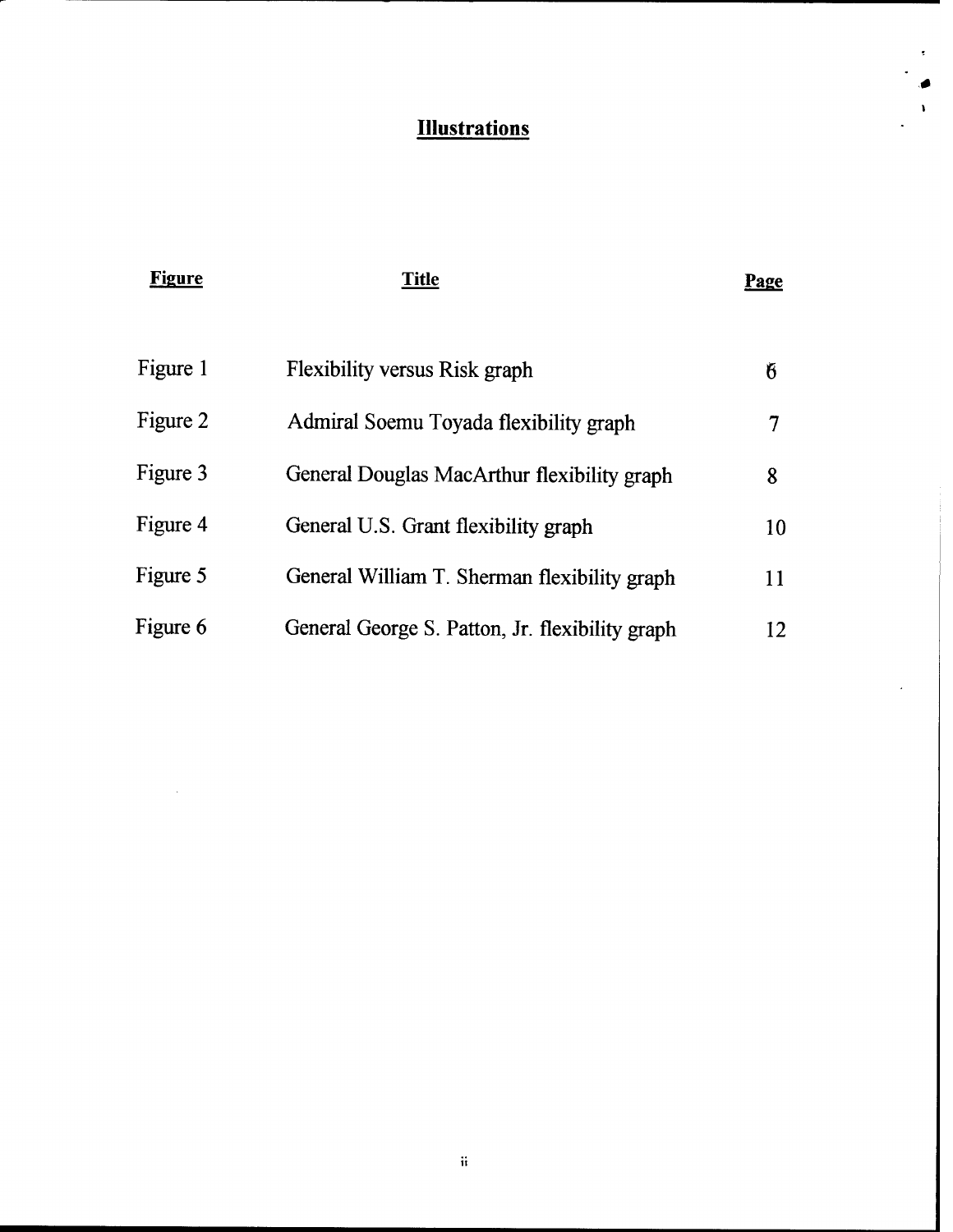'Wo *rule ofwar is so absolute as to allow no exceptions. "*

Napoleon Bonaparte *Maxims, XLII, 1831*

## **Introduction**

As Napoleon pointed out, a rigid plan or way of thinking does not accommodate exceptions or changes to doctrine. The Principles of War in current joint doctrine have remained virtually unchanged since the Army first published them in  $1921^2$ . In 1949 the Army re-evaluated and adjusted 'the principle of cooperation' to 'unity of command'. Since then, however, the principles of war have remained the same. Even though the current principles have stood the test of time, history demonstrates that the great combat leaders intuitively applied the unwritten principle of flexibility. Commanders that maintained flexibility were usually successful and those that were inflexible, or rigid, tended to fail.

As we enter the 21<sup>st</sup> Century with its attendant information age, and a Revolution in Military Affairs (RMA), it is imperative that we incorporate the principle of flexibility into the existing Principles of War. $3$  There is a danger of using technological advantages gained through this RMA as a panacea or "silver bullet" to warfighting. With the addition of flexibility as a Principle of War we can better meet the myriad of changes in doctrine and operational taskings that are likely to result from the RMA.

 $\overline{\mathcal{L}}$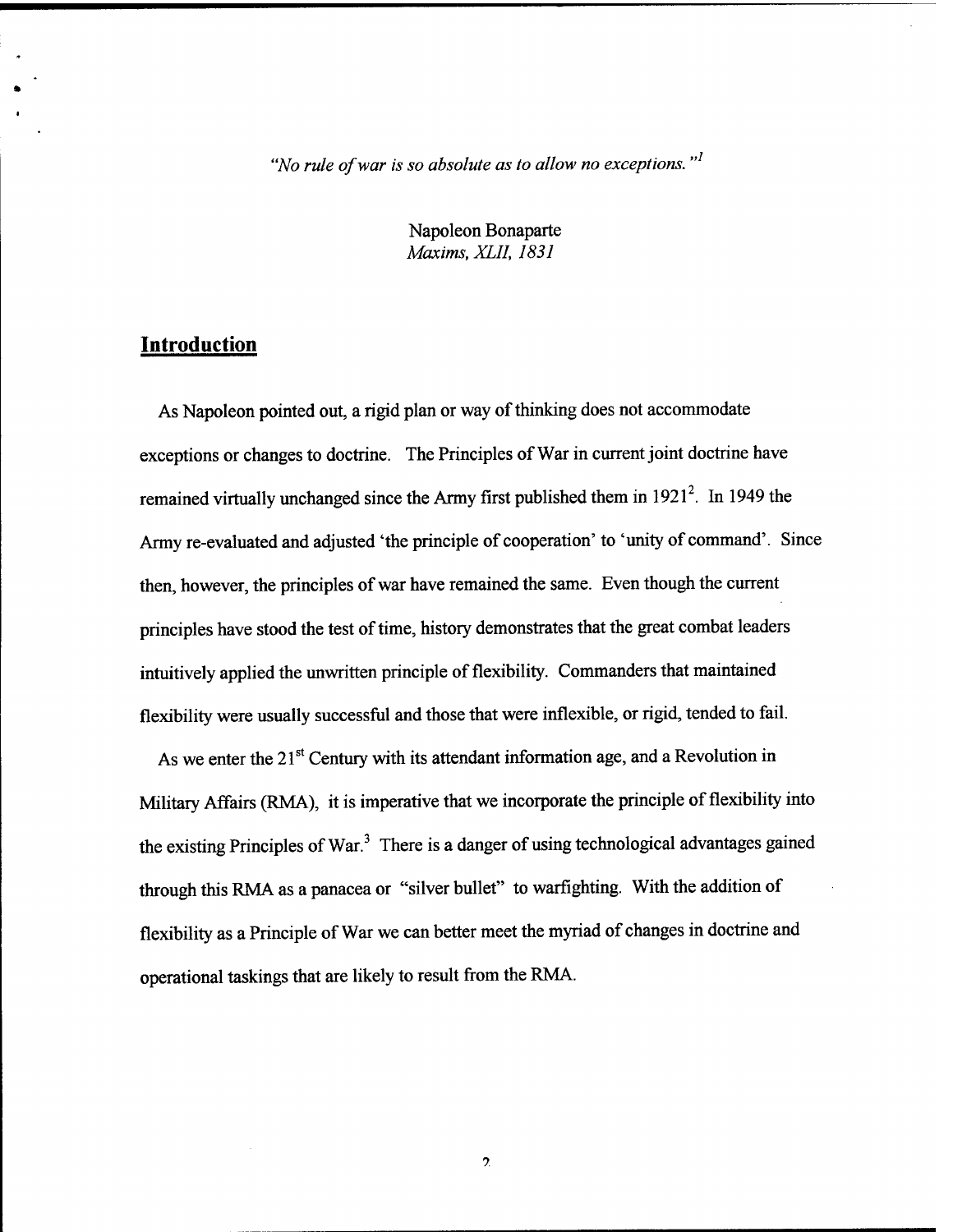## Definition

In order to more closely analyze the merits for including the principle of flexibility we must define it and its relationship to warfare. Webster's defines flexibility as, "responsive to change, adaptable".<sup>4</sup> Clausewitz defines the nature of war as "the realm of uncertainty; three quarters of the factors on which action in war is based are wrapped in a fog of greater or lesser uncertainty".<sup>5</sup> He also says that "everything in war is very simple, but the simplest thing is difficult. The difficulties accumulate and end by producing a kind of friction that is inconceivable...".<sup>6</sup>

During the Cold War, we were ready to fight a European based conventional war. Today, conditions are less certain and the threats are more ambiguous, unpredictable, and more likely to translate into acts of force to achieve political or economic objectives. Uncertainty will be the norm as we move into the  $21<sup>st</sup>$  century.

Military flexibility therefore, is the ability to take action to change or adapt planning and execution to alleviate the inherent uncertainty, friction and fog of war. With that said, and for the purpose of this analysis, *flexibility* is defined as the requirement to "maintain" freedom of action through adaptation".

## "Litmus Test"

To further examine flexibility and its relationship to the Principles of War we must first define a principle of war and establish a "litmus test" for membership. JCS Pub 3-0 defines Principles of War as:

 $\mathbf{3}$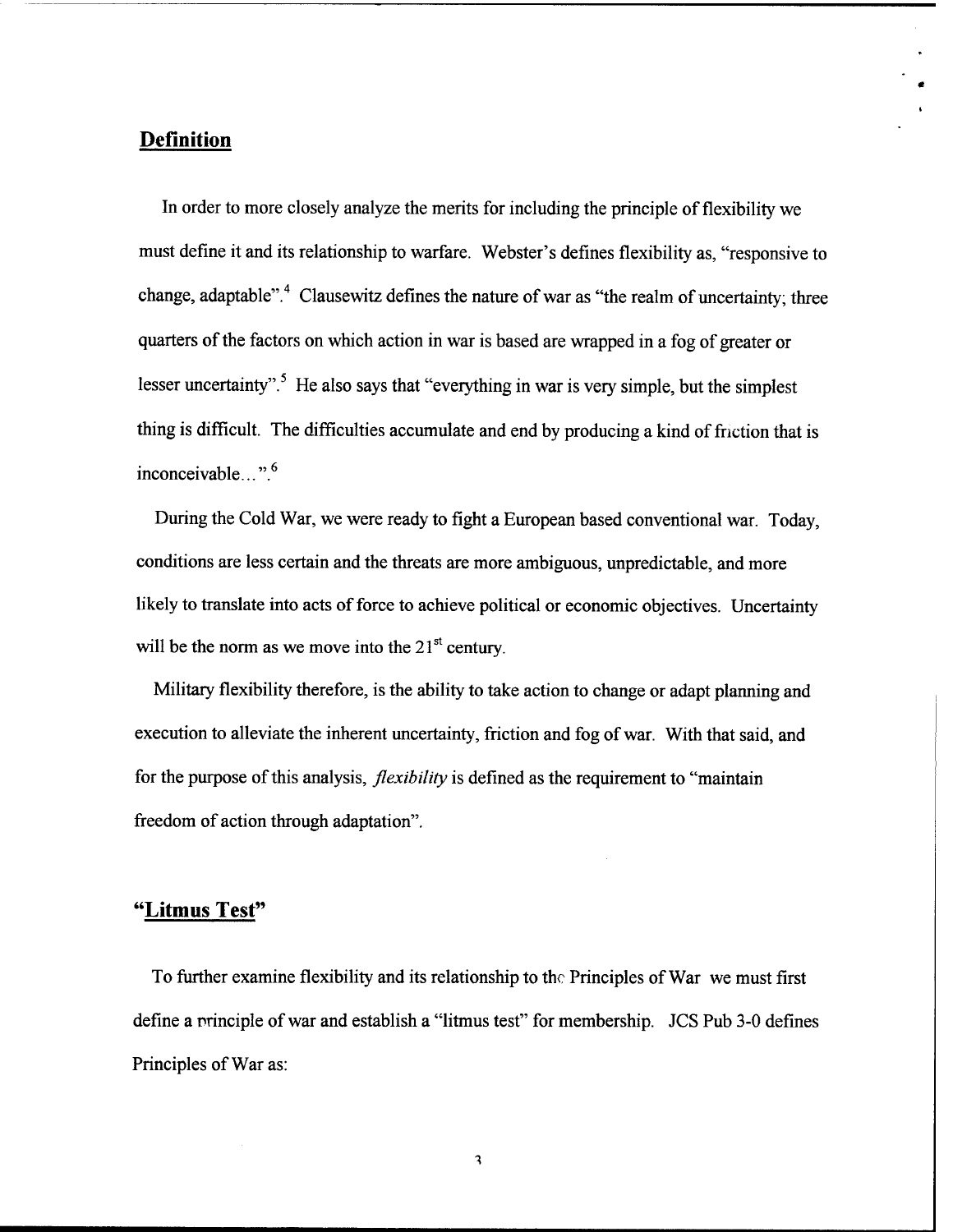"... the best efforts of military thinkers to identify those aspects of warfare that are universally true and relevant. The principles of war currently adopted by the Armed Forces of the United States are objective, offensive, mass, economy of force, maneuver, unity of command, security, surprise, and simplicity. These principles deserve careful study by all who practice the military art, because the insights suggested by their analysis span the entire range of military operations."<sup>7</sup>

Based upon the joint definition flexibility would meet the criteria for a Principle of War if

it is an aspect of warfare that is universally true, relevant and spans the entire range of

military operations. Using this "litmus test" will show that flexibility is, in fact, a Principle

ofWar.

All of the armed services identify flexibility as key to operations and have incorporated it

into their doctrine. This implies that flexibility meets the first of our identified criteria in the

"litmus test", that it is universally true.

Air Force Manual 1-1 identifies seven tenets of aerospace power to include flexibility and

versatility:

"The unique flexibility and versatility of aerospace power should be full (sic) used and not compromised. The ability to concentrate force anywhere and attack any facet of the enemy's power is the outstanding strength of aerospace power."<sup>8</sup>

Marine Corps doctrine also identifies flexibility, while using the Clauswitzian model of

uncertainty, as key to their operations:

"We must learn to fight in an environment of uncertainty, which we can do by developing simple,*flexible* plans: planning for contingencies; developing standing operating procedures; and fostering initiative among subordinates... success depends in large part on the ability to adapt to a constantly changing situation"<sup>9</sup>

Additionally, General Krulak, the current Commandant of the Marine Corps identifies

flexibility as a principle of "Operational Maneuver from the Sea". **<sup>10</sup>**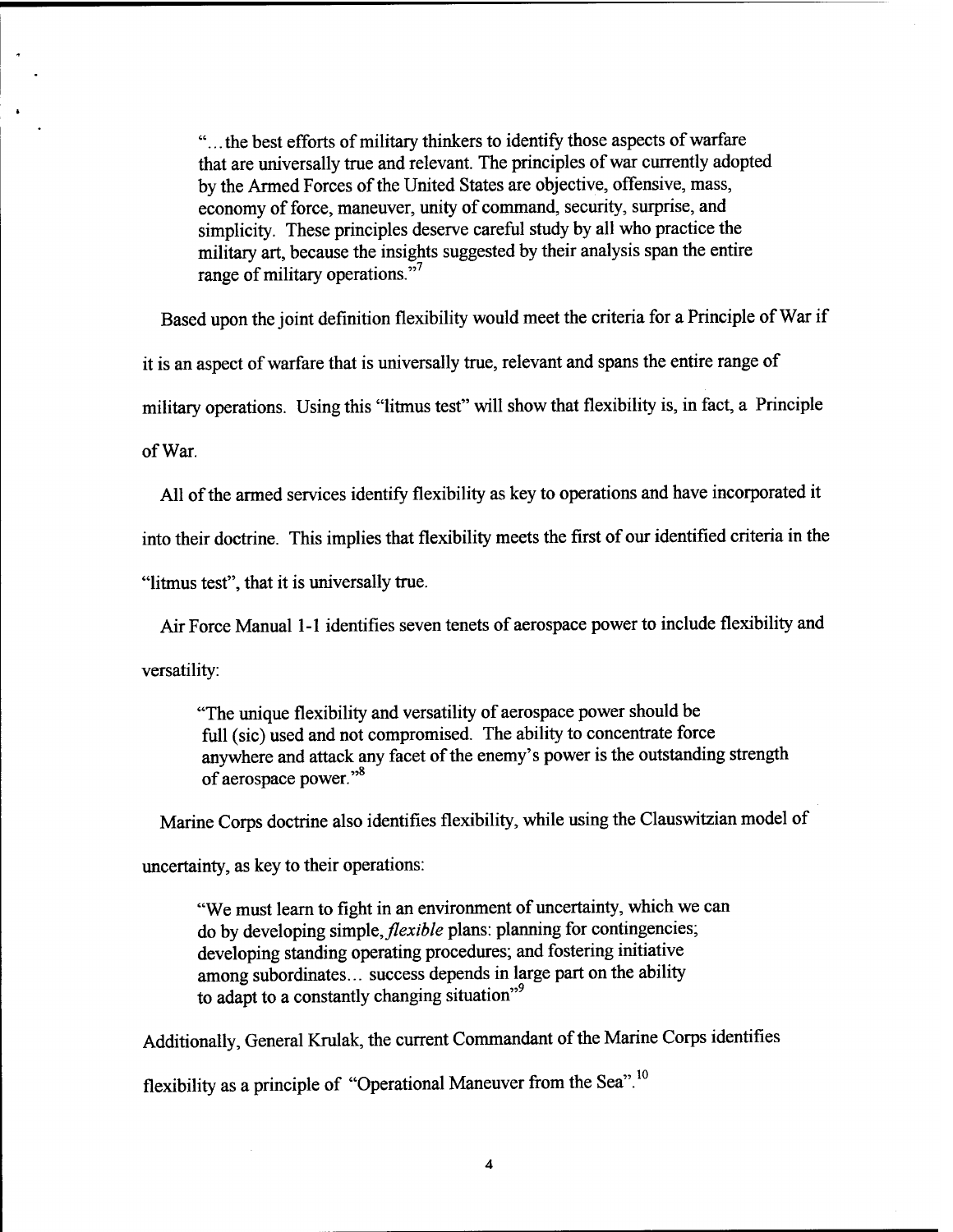Naval doctrine has historically lagged behind those of the other services, however, current Naval doctrine published in "... from the Sea" in 1992 is consistent with Marine Corps doctrine and emphasizes the expeditionary role. Naval forces are much like those of the Air Force in that they are inherently flexible.

Two of the tenets of Army operations are agility and versatility. A synergistic argument can be made that agility x versatility = flexibility. The Army defines agility as, "the shility of friendly forces to react faster than the enemy.."<sup>11</sup> The tenet of agility focuses on maintaining the initiative and freedom of action. Versatility is defined as the "ability... to meet diverse mission requirements".<sup>12</sup> A force is flexible if it maintains freedom of action while meeting diverse mission requirements.

These "shared concepts" amongst all the services show the concept of flexibility to be universally true.

## Relevance

Commanders have historically and intuitively built flexibility into their plans through a number of methods to include centralized planning and decentralized execution, task organizing to specific situations, using branches and sequels, through the use of a reserve and by having battlespace awareness. Decentralized execution shifts the authority to the lowest practical level. Thus, allowing subordinates to take the initiative in order to achieve the objectives. Task organizing enables the commander to tailor the force to the situation and adapt to change as necessary. Joint Pub 3-0 says:

 $\varsigma$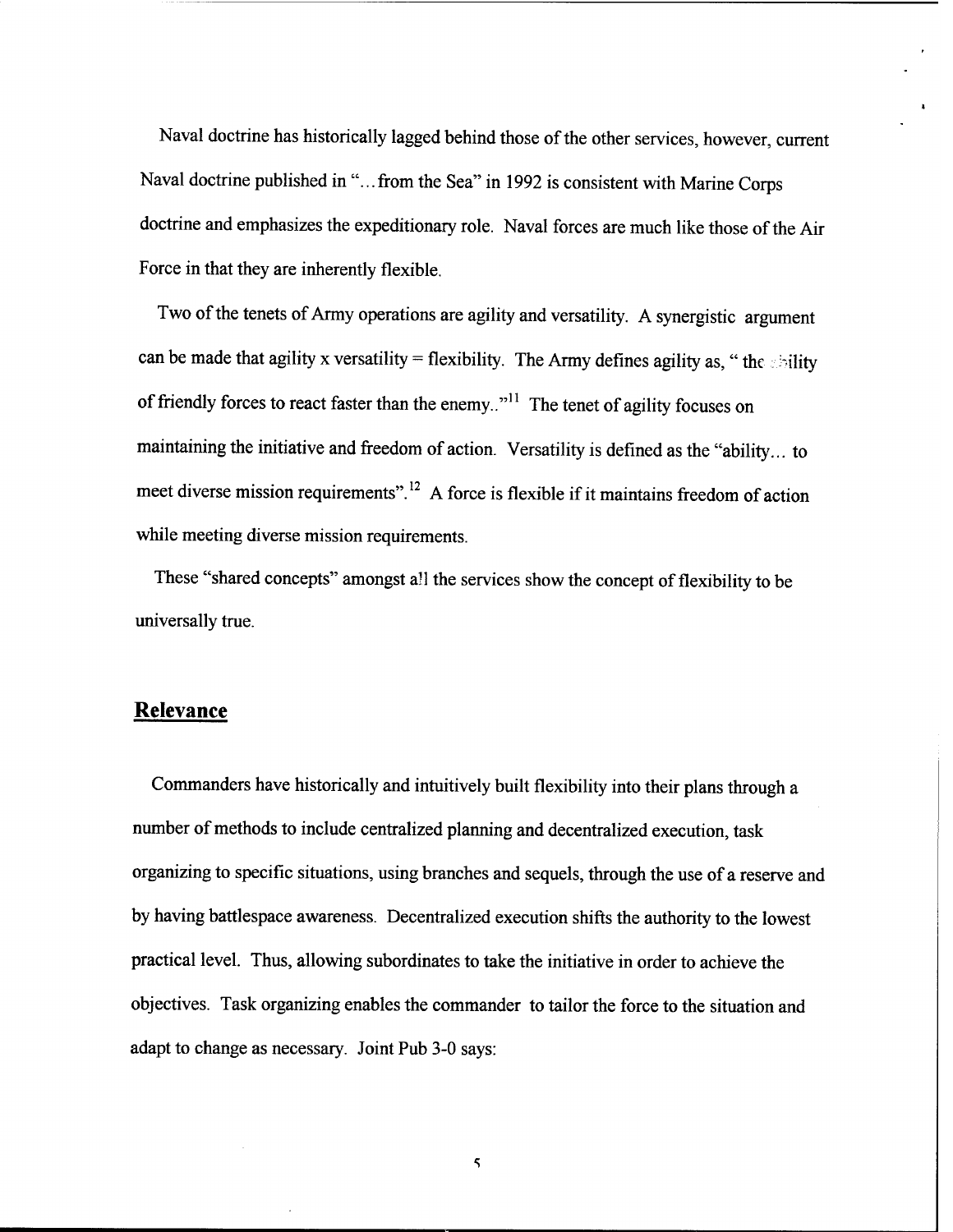"Commanders build *flexibility* into their plans to preserve freedom of action... branches add *flexibility* to plans by anticipating situations that could alter the basic plan. Such situations could be a result of enemy action, availability of friendly capabilities or resources, or even a change in the weather or season within the  $\overline{\text{1}}$  operational area<sup>" 13</sup>

A reserve force enables commanders to adapt to changing battlefield situations. His use of the reserve to seize the initiative and maintain freedom of action is accomplished by having battlespace awareness.

The opposite of flexibility is rigidity. History is replete with examples of successful commanders with flexible plans. There are also many examples of rigid plans that resulted in defeat or near defeat. This is not to imply that rigid plans have no chance for success, however it does indicate that the more rigid the plan, the higher the risk of failure. This can be graphically depicted as follows:



#### **Figure <sup>1</sup>**

As this graph depicts, the higher the flexibility, the lower the risk. Conversely, the more rigid the plan is, the greater the risk of failure. The commander's challenge is to minimize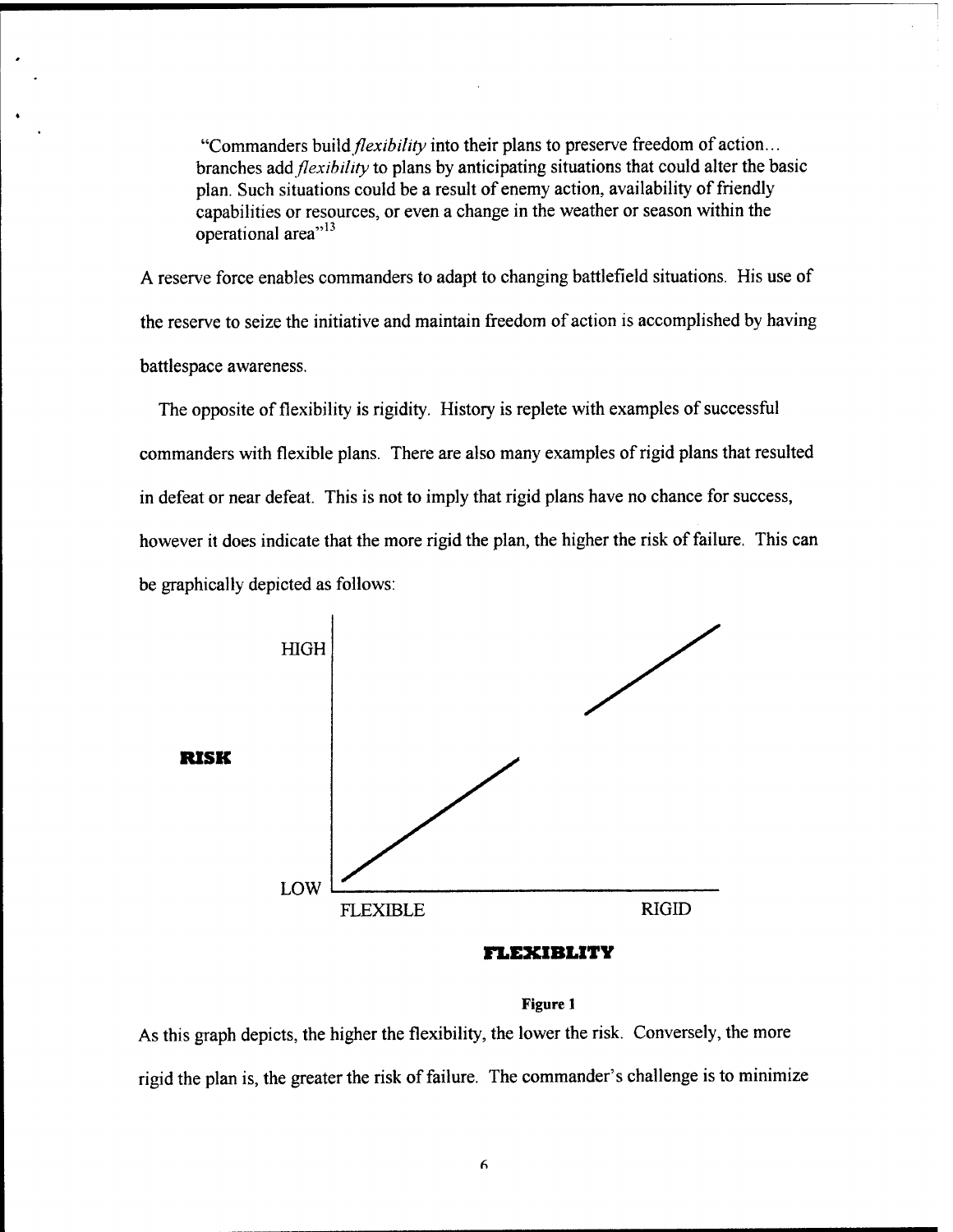risk while optimizing flexibility. The green line indicated on the chart is the ideal, the ellow area indicates possible failure and the red area is assuming great risk with a very high probability of failure.

In the Battle of Leyte Gulf in the Pacific in October 1944 the Japanese naval commander, Admiral Soemu Toyoda, developed an operational scheme that relied completely on a deception plan and use of all of his naval assets for success. The plan was meant to draw the United States naval forces north of the Philippines in an attempt to destroy what was portrayed as the entire Japanese Navy. This plan called for the U.S. naval forces to uncover the beach landing sites at Leyte seeking to destroy the Japanese Navy which would then allow the Japanese to disrupt the landing by the Massines. Only Admiral Halsey and the U.S.  $5^{th}$  Fleet took the bait, leaving the beach landing covered by the U.S.  $7^{th}$  Fleet, resulting in an abysmal failure for the Japanese. Admiral Toy h had a very rigid plan and was in the "red" graphically (see figure 2).



**FLEXIBILITY**

**Figure 2**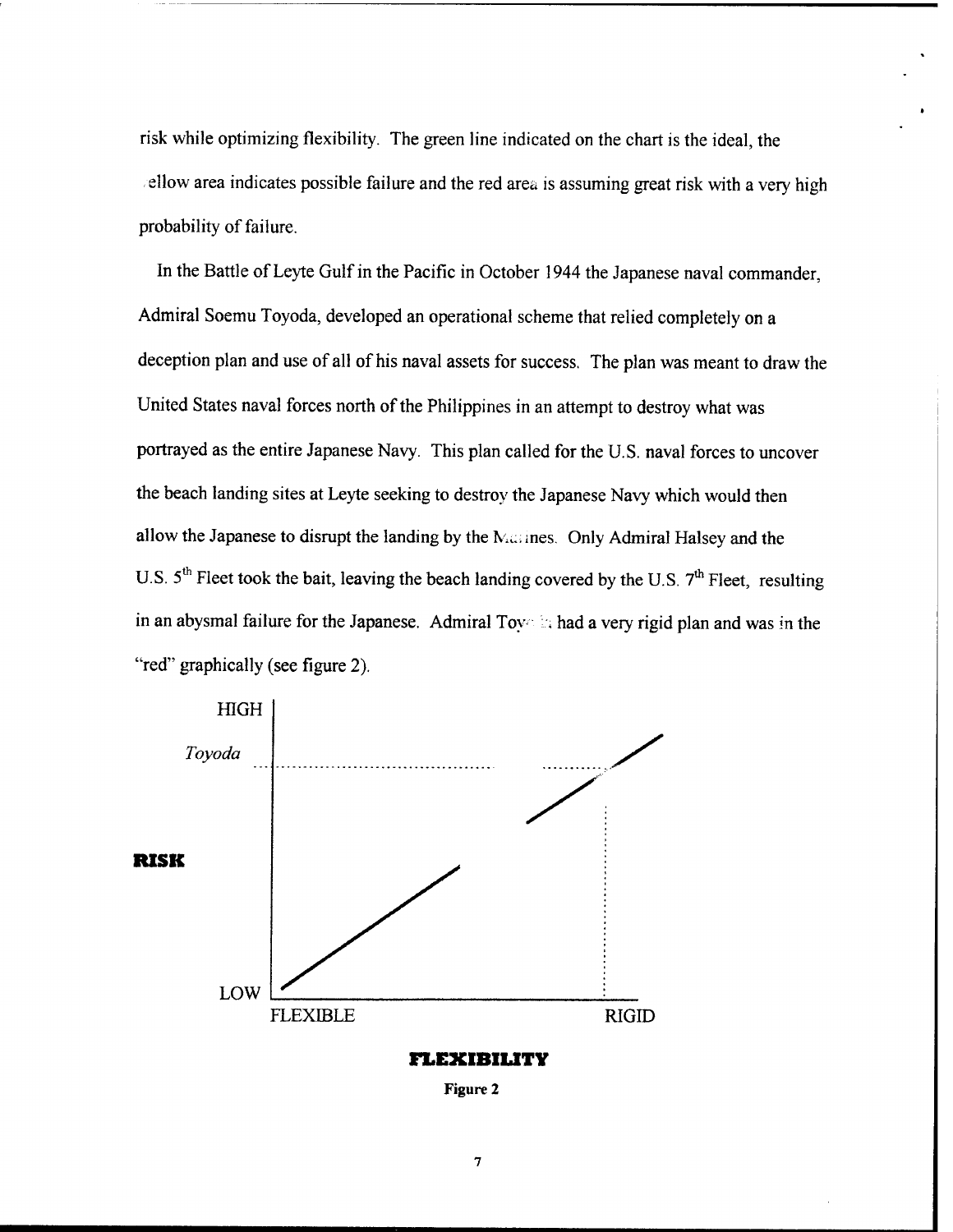During the Korean War, General Douglas MacArthur's amphibious landings at Inchon in September 1951 were initially very successful enabling him to capture Seoul while destroying the North Korean Army in South Korea. His subsequent advance well into North Korea was thwarted with the intervention of the Communist Chinese. This intervention, while American forces were at the Chosin Reservoir resulted in a withdrawal to a stabilized front just south of Seoul and the extension of the war by an additional two years. His plan can be considered somewhat rigid in that he did not plan a branch for the intervention of the Chinese. While initially successful, his risk factor was in the "yellow" and the subsequent Chinese intervention resulted in a failure (see figure 3).



**Figure 3**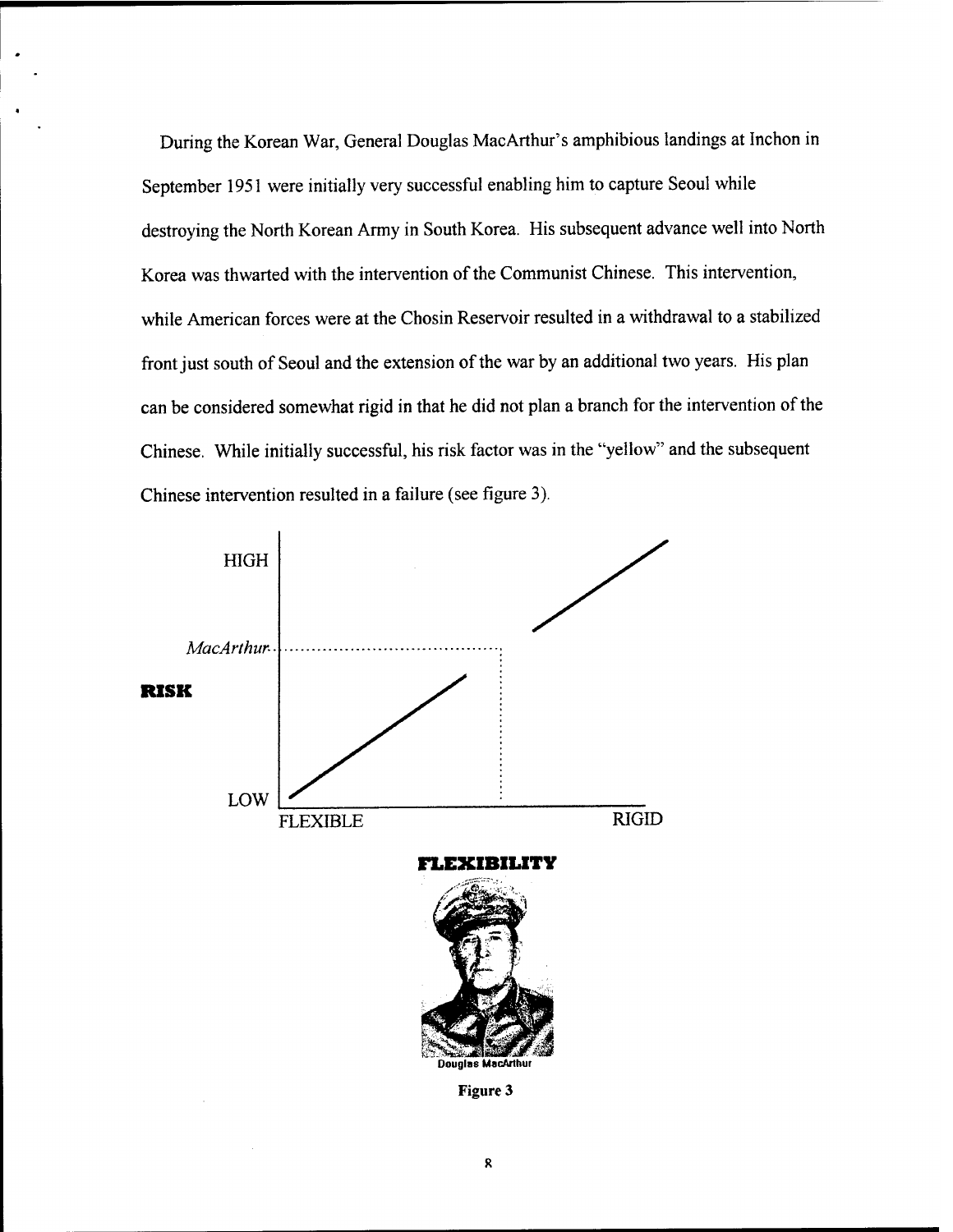During the Vicksburg Campaign in April 1863, General Ulysses S. Grant developed a bold plan to march his army down the west bank of the Mississippi River to a point below Vicksburg while sending the naval fleet straight past batteries on the bluffs in Vicksburg to rendezvous with troops down river. There they could envelop the town of Vicksburg from the east. His plan had significant risks. The gunboat fleet could be destroyed and his army would be cut off from it's supply lines. Additionally, If the plan failed the fleet would be unable to sail back up river. When his army reached the crossing point at Grand Gulf, Mississippi, they found that the town was defended and crossing the river would be difficult and cause unacceptable casualties. Luckily, an escaped slave showed his army an alternate crossing site at Bruinsburg, Mississippi some seven miles down the river. General Grant was eventually successful with a very rigid plan, but there was an element of luck that helped him succeed. His plan was in the "yellow-red" (see figure 4) which illustrates that not all rigid plans are unsuccessful, however the preponderance of rigid plans are potentially doomed to failure.

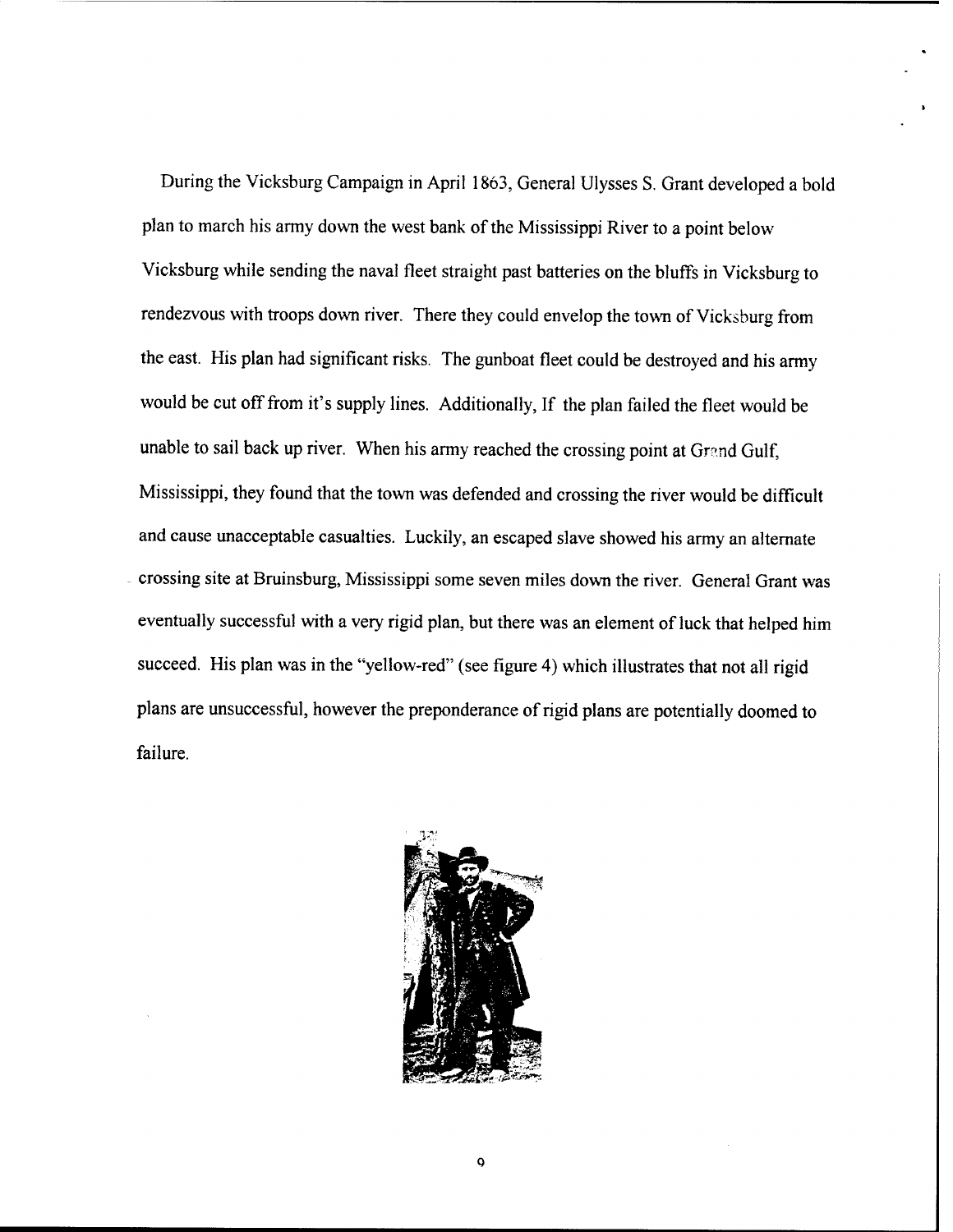

**Figure 4**

During his "March to the Sea" in late 1864 General William T. Sherman developed a plan whereby he took a line of advance with multiple objectives to keep the Confederates in doubt. Initially his two objectives were Macon and Augusta. His two objectives then shifted to Augusta and Savannah. These multiple objectives kept the enemy in doubt and while Sherman had his preference for which to take, he was prepared to take the alternate if the situation dictated. The need did not arise and he eventually captured Savannah. His plan of multiple objectives was extremely flexible and is depicted in the "green" with low risk (see figure 5).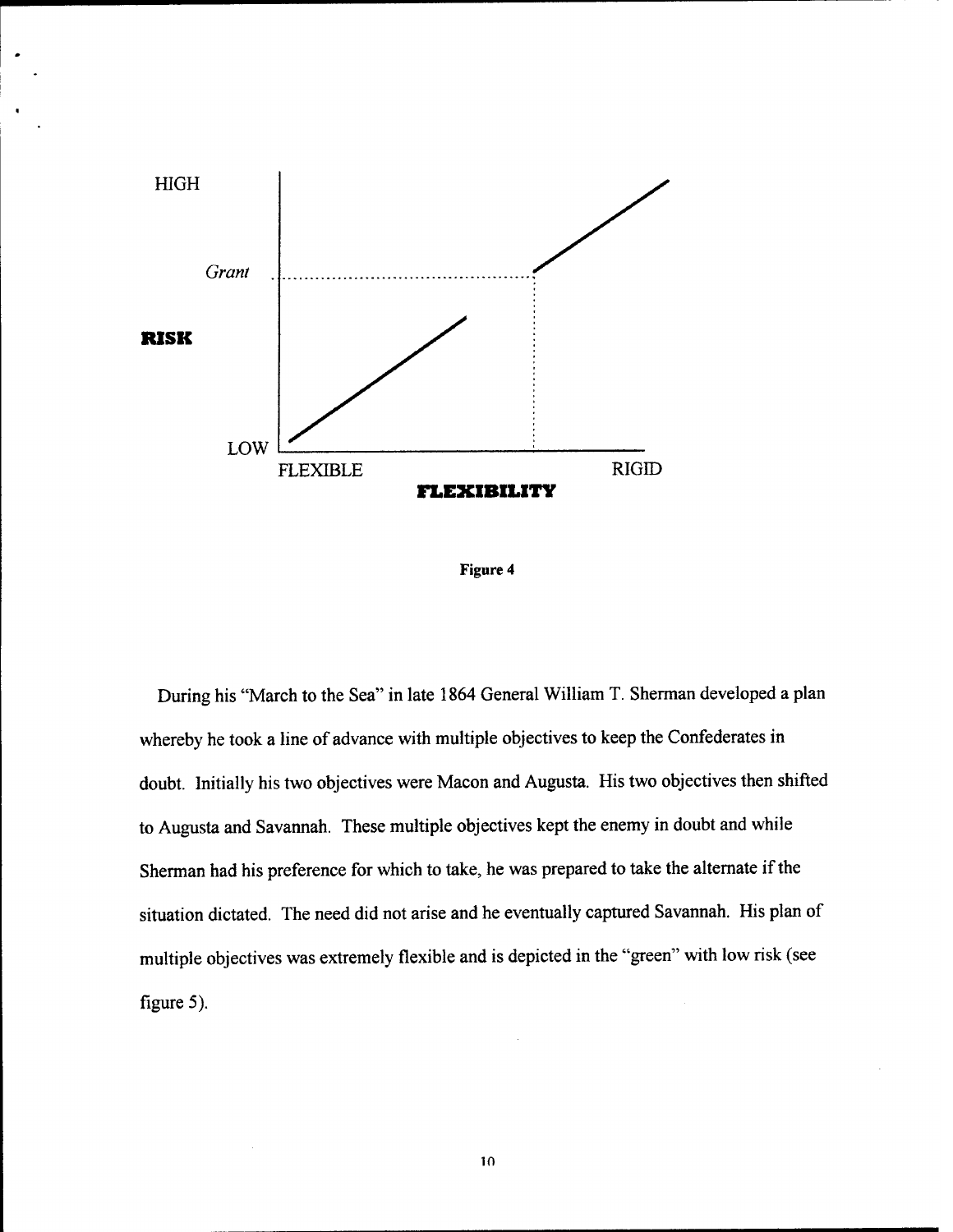

**Figure 5**

In December 1944 the Germans launched a counter-offensive through the Ardennes forest with the objective of separating British and American forces and capturing the town of Antwerp. This counter-offensive is now historically known as the Battle of the Bulge. General George  $\triangleright$ . Patton, Jr. was prepared for the eventuality of the counter-offensive and had prepared defensive plans which gave him the flexibility to react when Bastogne and  $t^{\text{th}}$  $101<sup>st</sup>$  Airborne Division were besieged. Elements of his Third Army relieved the defender of Bastogne on December  $26<sup>th</sup>$  after moving 150 miles in 19 nours. Patton's maximum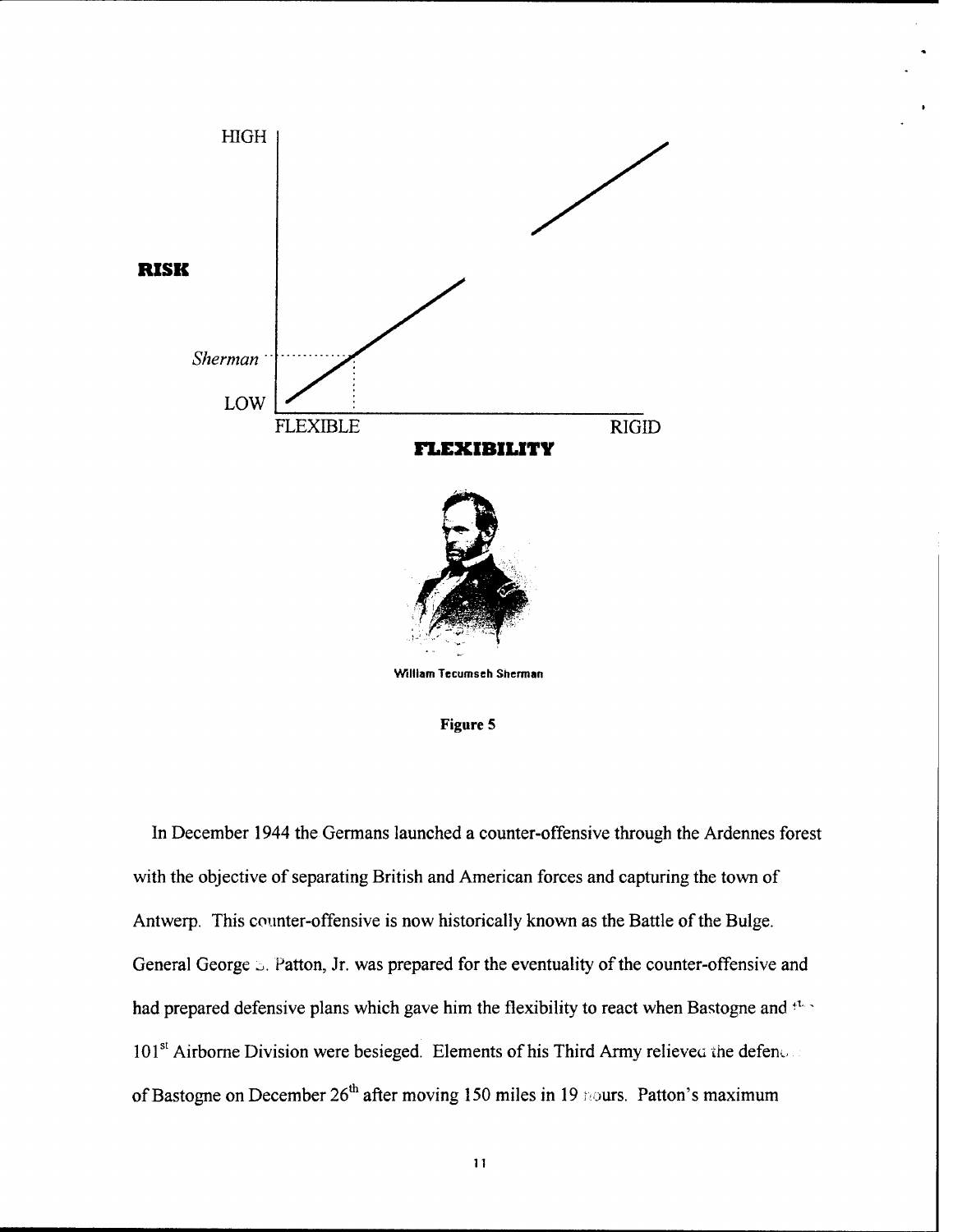flexibility of maintaining his own defense while simultaneously relieving Bastogne put him in the "green" which resulted in decreased risk for the overall force, particularly the 101<sup>st</sup> Airborne Division (see figure 6).

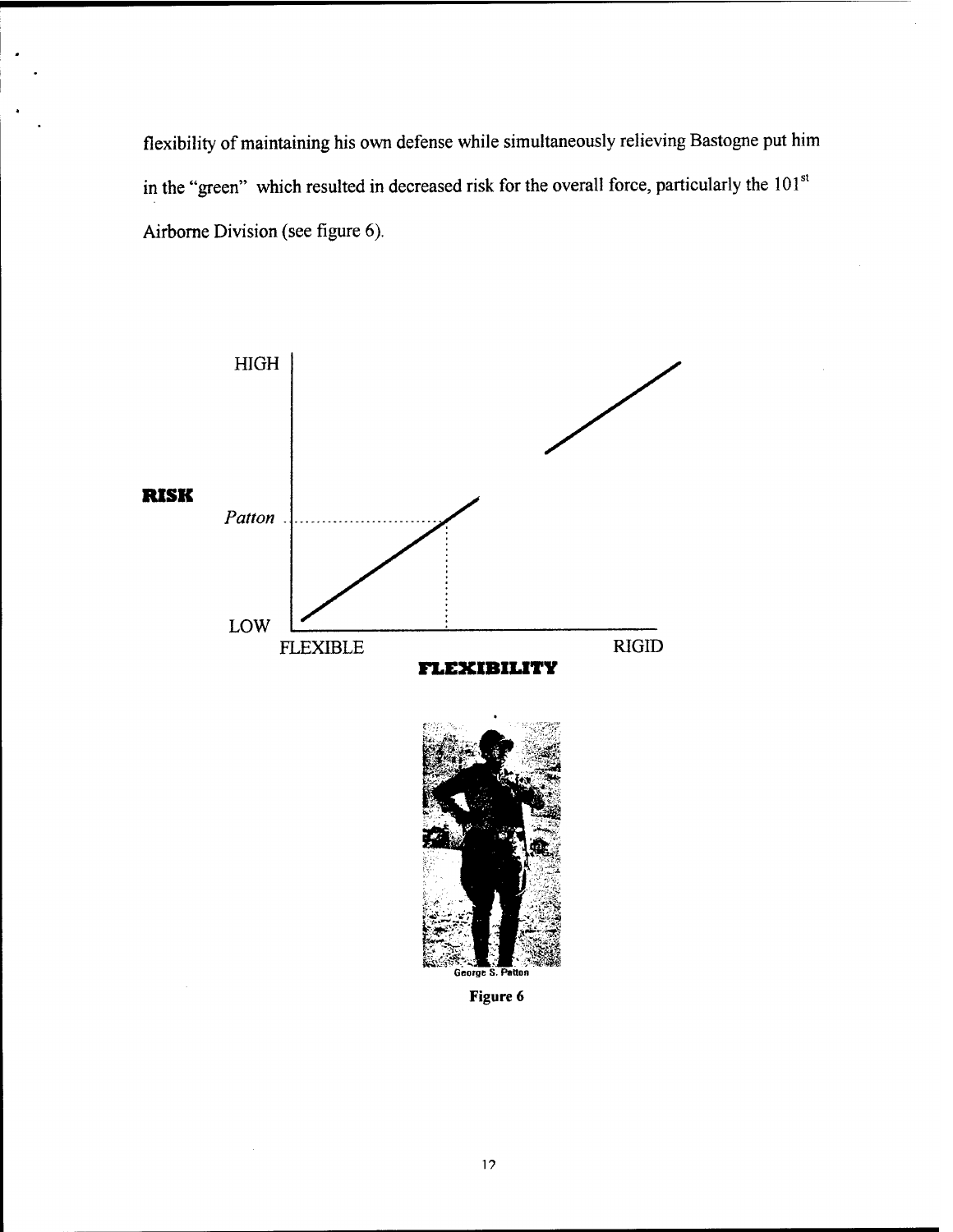## **Current Relevance**

There are two theories for the evolutionary path of warfare and the impact of technology. The first follows the application of technology to military operations in the industrial, nuclear and information ages. The second theory follows the changing nature of warfare through political, economic, social and scientific revolutions. Based on Heidi and Alvin Toffler's War and Anti-War and Martin Van Creveld's Technology and War these theories define the nature of warfare in three stages - agrarian (First Wave), Industrial (Second Wave) and information ages (Third Wave).<sup>14</sup> The Principles of War, as written, have remained unchanged since the industrial age (Second Wave). Since we are now entering into the information age, it is time to re-evaluate and add or subtract principles as needed to exist militarily in the Third Wave.

There are four unique characteristics associated with the current RMA:

- extremely precise, stand-off strikes;
- dramatically improved command, control, and intelligence;
- information warfare; and
- nonlethality<sup>15</sup>.

Associated with these characteristics are several dangers presented to warfighting commanders. Principally the danger is on over reliance on technology. The reliance on technology can take flexibility out of planning and execution by causing commanders to rely on "perfect information." Marine Corps doctrine cautions us against this:

"We must guard against overreliance (sic) on technology. Technology can

n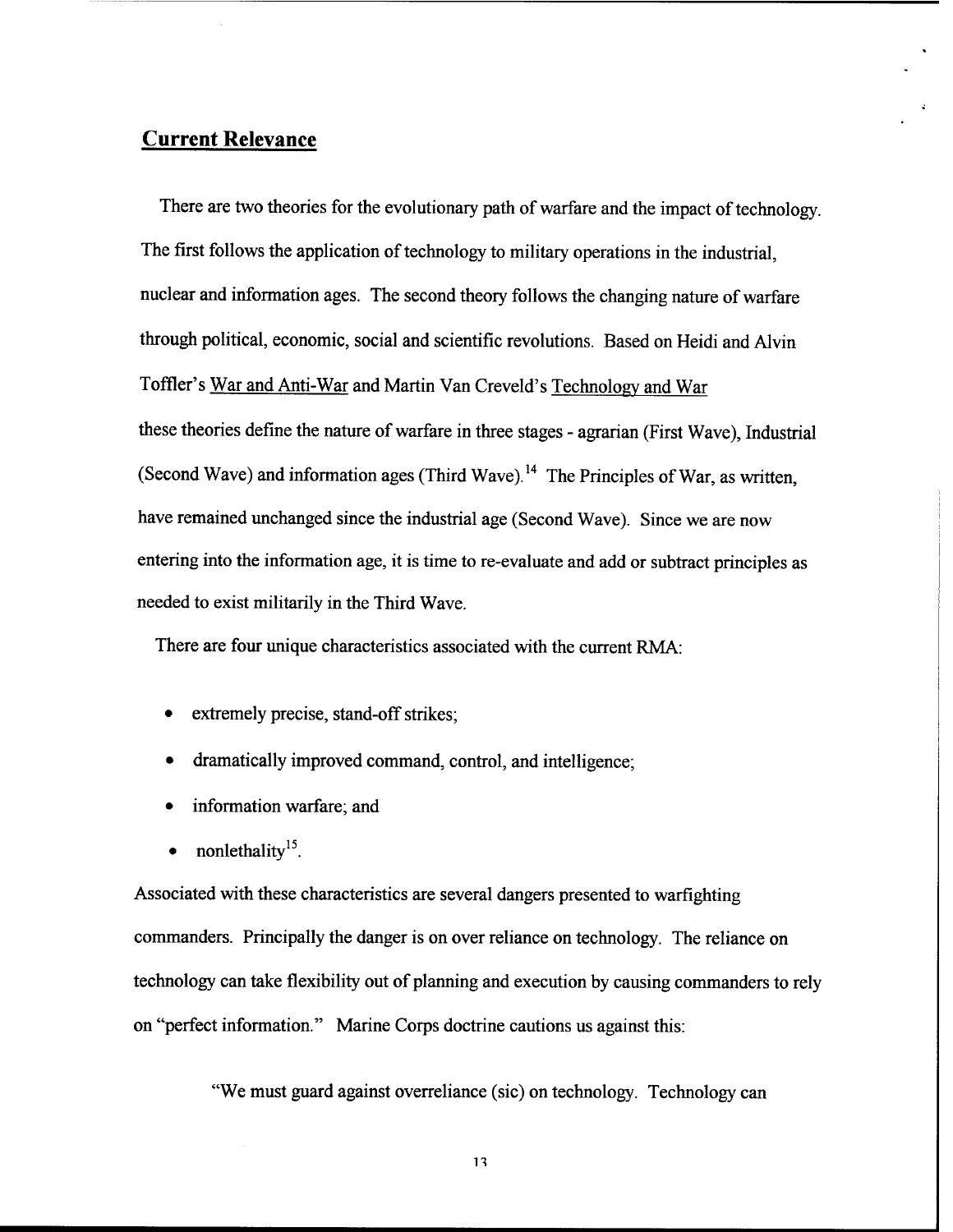enhance the ways and means of war by improving man's ability to wage it, but technology cannot and should not attempt to eliminate man from the process of waging war. Better equipment is not the cure for all ills; doctrinal and tactical solutions to combat deficiencies must also be sought. Any advantages gained by technological advancement are only temporary, for man will always find a countermeasure, tactical or itself technological, which will lessen the impact of the technology. Additionally, we must not become so dependent on equipment that we can no longer function effectively when the equipment becomes inoperable".<sup>16</sup>

Supporters of RMA adherence believe that the information revolution will lift the fog of war giving commanders "perfect" battlespace awareness. Battlespace awareness rests on the sensing and reporting technologies associated with intelligence gathering, surveillance and reconnaissance. However, an attempt to collect everything will overload or slow the system. The precise intelligence required to gain this battlespace awareness relies on a "man in the loop" to decide what information is "good" and what information is "bad". Nonetheless, no amount of information technology will eliminate man from the equation.

We also "cannot assume that an overmatch in information technology will directly equate to success on the battlefield".<sup>17</sup> It is possible that the "man in the loop" will select the wrong information to analyze which could have the disastrous effect of causing U.S. forces to attack the wrong objectives or centers of gravity.

The use of precision weapons will also rely on intelligence to destroy the proper military targets. The difficulty is in choosing the correct targets. While attacking enemy centers of gravity we must also protect our own. Centers of gravity in the future could include information systems as a Russian author suggests:

"The proliferation of highly accurate weapons – the so called "smart weapons," whose destructive capability nears that of nuclear weapons - makes... even more relevant to the issue of deterring information assaults on sovereign states."<sup>18</sup>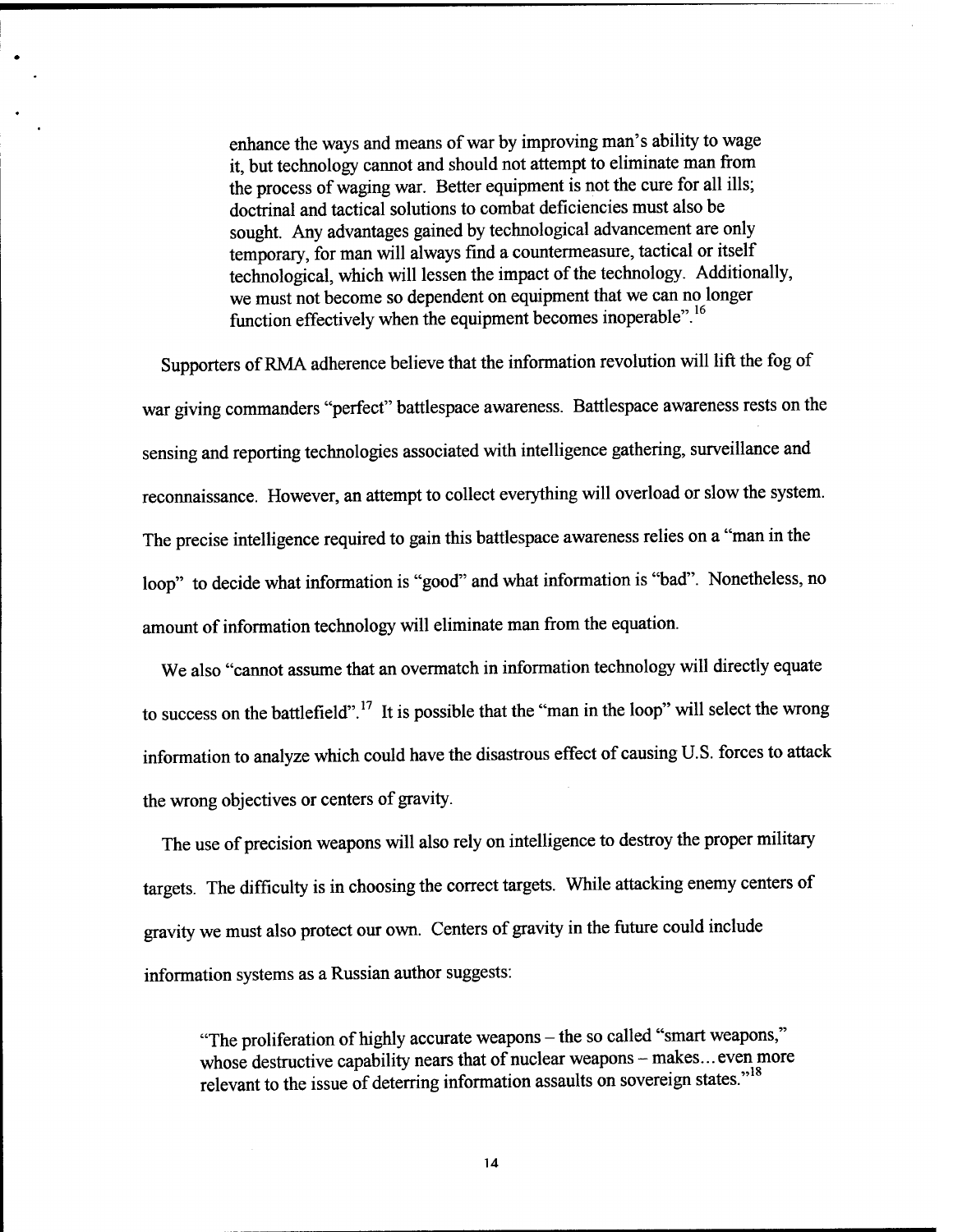In his 1996 Thayer Award acceptance speech at the United States Military Academy,

General John W. Vessey, Jr., former Chairman of the Joint Chiefs, perhaps said it best:

"...talks of the commander of the future having 'total battlefield awareness'. Unfortunately, we often speak  $a = \arctan a$  act as though the knowledge will be available only to *our* commanders. We fail to recognize that computing power is the only commodity in the world whose price continues to go down, and that most of the technological things which go into battlefield awareness are readily available on the commercial market and that 'great power' defense expenditures are not needed to acquire that technology. We also sometimes fail to  $\infty$  cognize that the opposing commander will be using the same technology to try to make our 'battlefield awareness' t .ally wrong!"<sup>19</sup>

Flexibility in all of our future plans is a necessity. We must plan on defending our information systems and can not place an over reliance on systems for "perfect" information. If our potential adversaries devise a method of defeating our systems through their own technology or change in tactics and doctrine we must adapt to these changes and then respond in order to have our advantages equalized.

A better argument for the relevance of flexibility cannot be made. This is especially important because of the so-called RMA involving extremely precise, stand-off strikes. dramatically improved command, control, and intelligence; and information warfare.

## Spans Entire Range of Military Operations

While joint doctrine implies that Principles of War span the entire range of military operations, there are also separate principles established for Military Operations Other Than War (MOOTW). Since this paper deals only with warfare and not MOOTW, for the purpose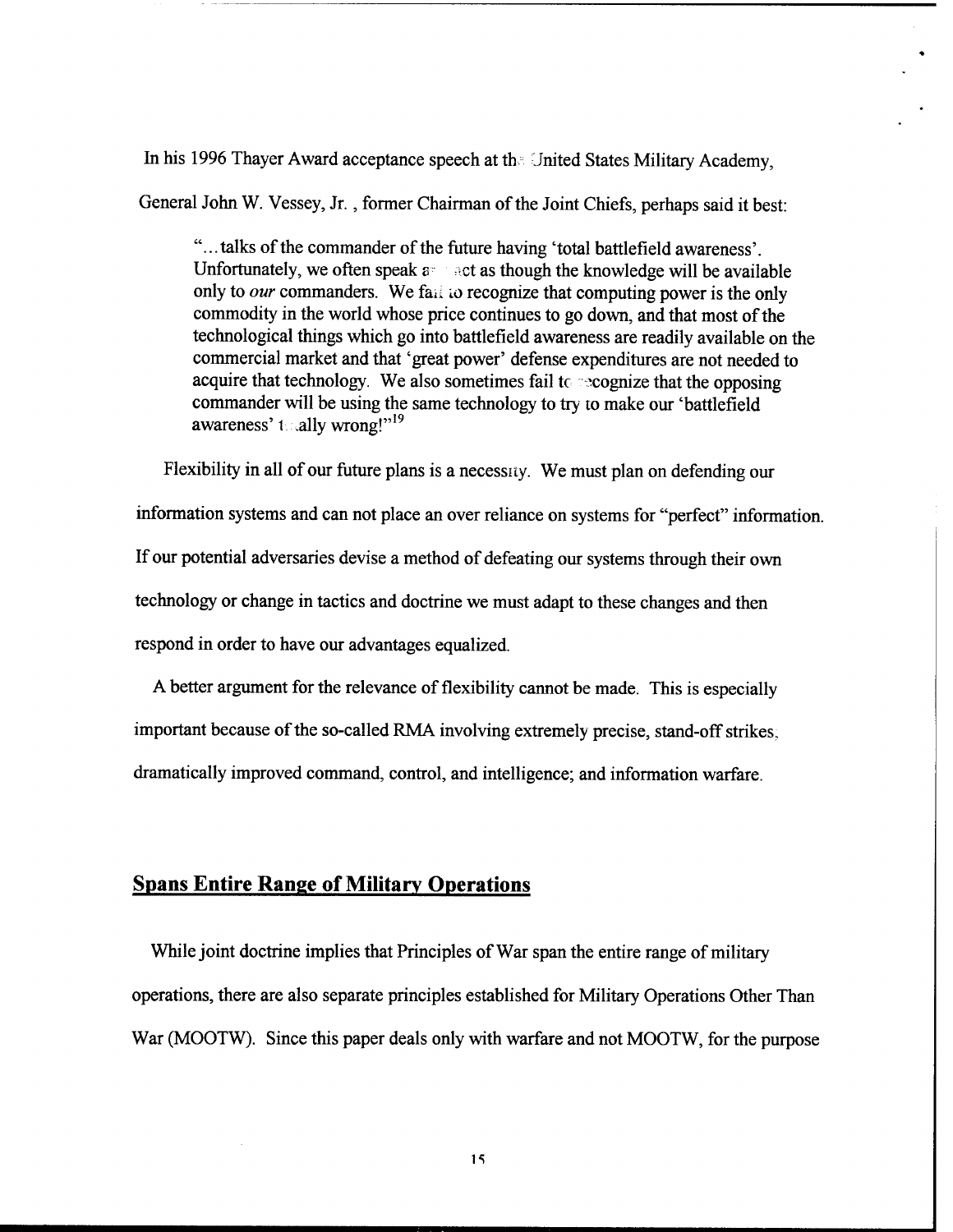of this analysis, it will be demonstrated that the principle of flexibility spans across all levels ofwar from tactical to strategic.

At the strategic level we must resist the urge to draw the force down because of advantages gained through technology. Many of our potential adversaries may employ the old Soviet method of overwhelming mass. The two Major Regional Conflict (MRC) strategy currently gives us strategic flexibility and allows us to adapt to an aggressor that takes advantage of U.S. forces being involved in a single MRC. Another source of strategic flexibility includes our ability to rapidly deploy or "power project" forces from the Continental United States to anywhere in the world.

At the operational level the commander must develop plans that are flexible and allow an "out" if the systems do not perform as expected or are defeated by an enemy through destruction or neutralization. This was highlighted in the previous historical examples.

Finally, and arguably most importantly, at the tactical level the best method of maintaining flexibility is through decentralized execution and plans that include branches and sequels. We must guard against using the proliferation of high technology command and control systems as an excuse to centralize tactical execution.

### **Conclusion**

The principle of flexibility is an aspect of warfare that is universally true, relevant and spans the entire range of military operations. It is universally true because all of the armed services currently include it as an important element of their doctrine. Furthermore, several ofthe services include flexibility as tenets. It is historically relevant as demonstrated through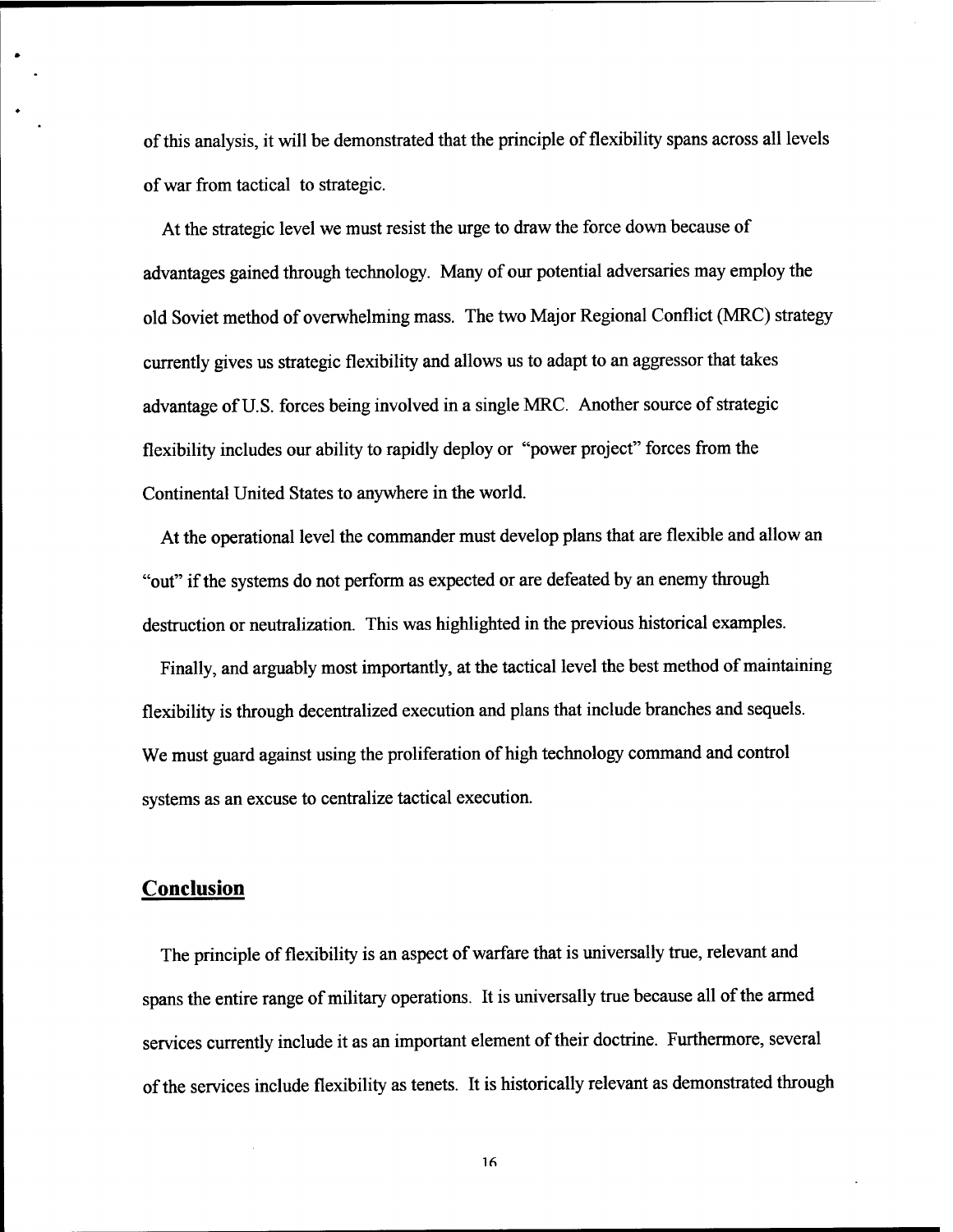several examples of operations that either failed or enjoyed success because of flexibility in planning and execution. Commanders that used flexibility in planning and execution were usually successful and those that were rigid in their approach were by and large unsuccessful. Sir Basil H. Liddell Hart put it best:

"History shows that the unswerving pursuit of any one objective is almost certain to be barren of any result. 'Variability' of objectives, like elasticity of dispositions, is necessary to fulfill an essential principle of war – flexibility."<sup>20</sup>

Perhaps most relevant is the impact that the Third Wave warfare has on military operations and the dangers of over reliance on the technologies that it offers. We can not allow a technological advantage to become a "silver bullet" or panacea to warfighting. If we lose our advantage through adversaries gaining the same technology or through tactical and doctrinal changes, will we be able to adapt? The ability to adapt is critical if we are going to be successful.

This paper has also shown that flexibility has an impact across all levels of war from the tactical to strategic level. The impacts have different implications for each level of war, but apply equally.

Based upon this assessment, flexibility should be incorporated into our current list of Principles of War. The principle of flexibility should be included in the next published edition of Joint Pub 3-0 to emphasize the importance of adaptation in planning and executing military operations. If we are going to be successful in Third Wave warfare we must be able to maintain freedom of action - we can and will be successful by using the principle of flexibility.

**17**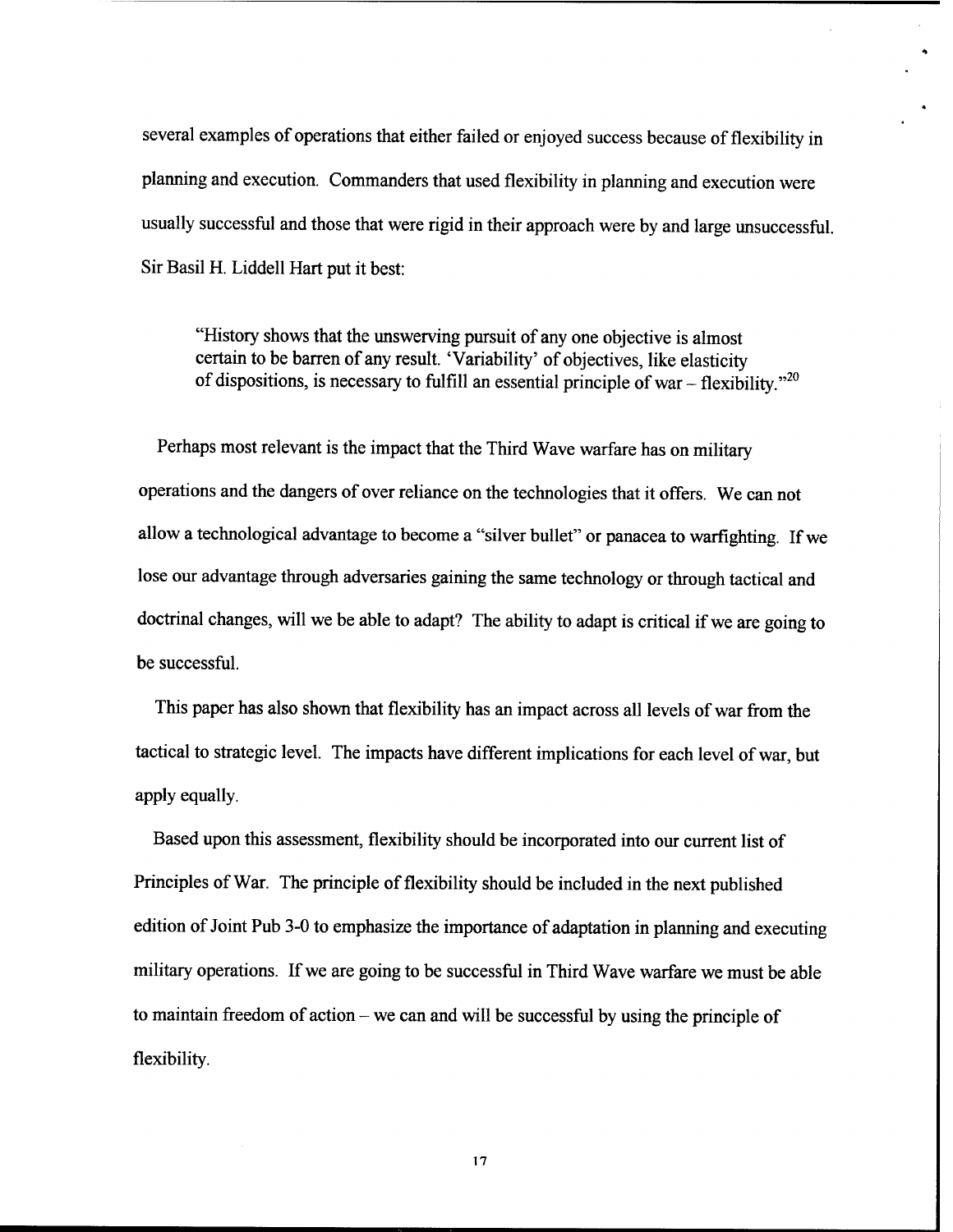*<sup>71</sup> "The art ofwar is, in the last result, the art ofkeeping one 'sfreedom ofaction."*

Xenophon Athenian soldier and historian 430 B.C. - 355 B.C.

 $\mathcal{A}^{\mathcal{A}}$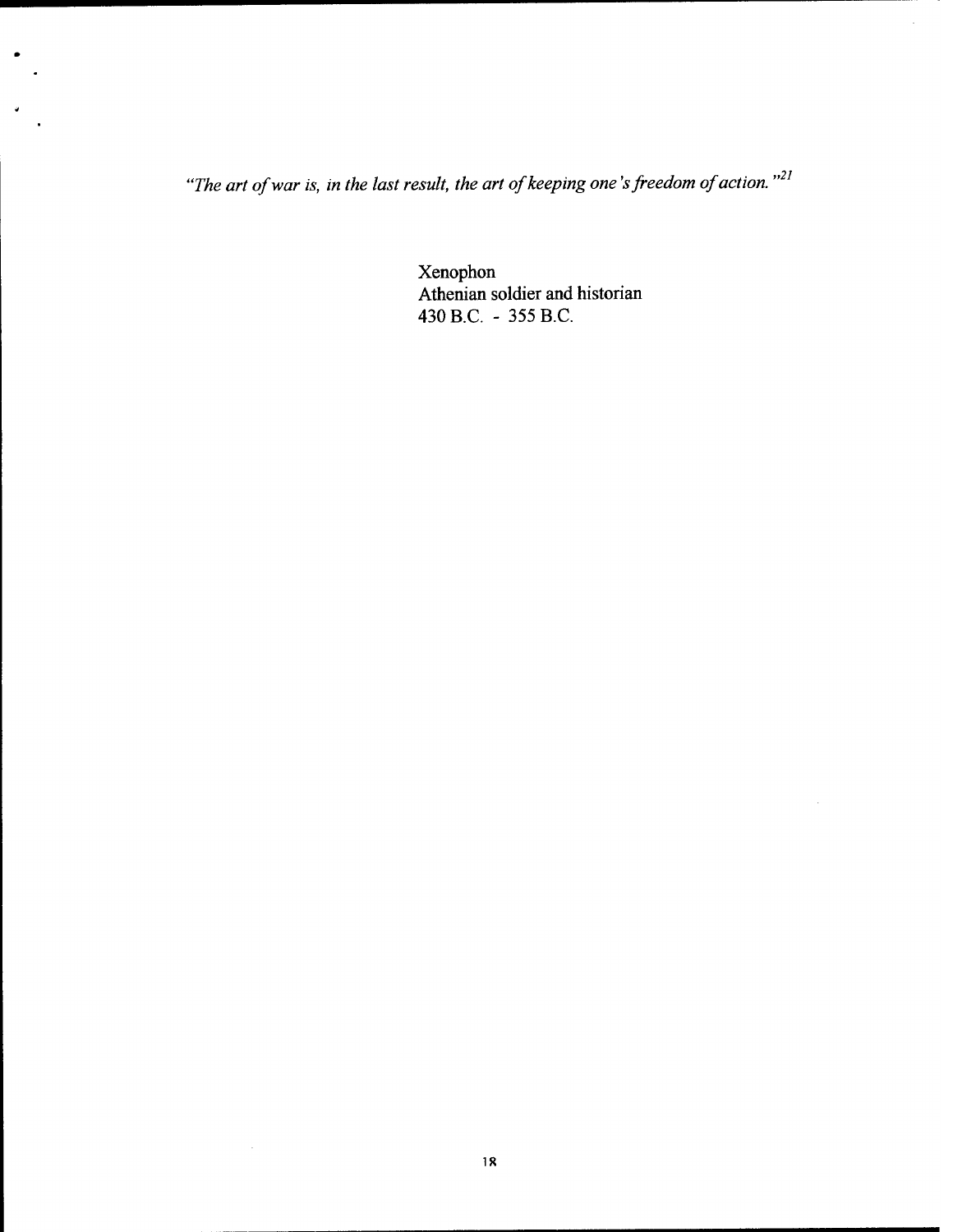# ENDNOTES

<sup>1</sup> Robert A. Fitton, Leadership: Quotations from the Military Tradition. (Boulder: Westview Press, 1994) p. 115.

 $<sup>2</sup>$  Principles of war were first published in the United States in War Department. Training</sup> Regulations no. 10-5. Doctrines. Principles, and Methods. 1921, pp. 1-2.

Many writers claim a Revolution in Military Affairs. I prefer *evolution* to denote that change is constant and universal.

<sup>4</sup> Webster's New World Dictionary. (Cleveland: The World Publishing Company, 1968) p. 553.

<sup>5</sup> Carl Von Clausewitz, On War. (Princeton: Princeton University Press, 1984) P. 101.

6 Ibid, p. 119.

 $<sup>7</sup>$  Ibid. p. A-1.</sup>

<sup>8</sup> U.S. Air Force. AFM 1-1. Basic Aerospace Doctrine of the United States Air Force. March 1992.

<sup>9</sup> U.S. Marine Corps. FMFM 1. Warfighting. 6 March 1989. pp. 6-8.

<sup>10</sup> U.S. Marine Corps. "Operational Maneuver From the Sea". Taken from Navy War College instruction document # NWC 3022.

 $11$  U.S. Army. FM100-5. Operations. June 1993. p. 2-7.

<sup>12</sup> Ibid. p. 2-9.

<sup>13</sup> U.S. Joint Chiefs of Staff. JCS Pub 3-0. Doctrine for Joint Operations. 1 February 1995. p. UI-20.

<sup>14</sup> Alvin Toffler and Heidi Toffler, War and Anti-War (New York: Little, Brown and Company), pp. 9-10.

<sup>15</sup> Steven Metz and James Kievit, "Strategy And The Revolution In Military Affairs: From The y To Policy", Monograph, Strategic Studies Institute, U.S. Army War College, Carlisle Barracks, PA, 27 June 1995.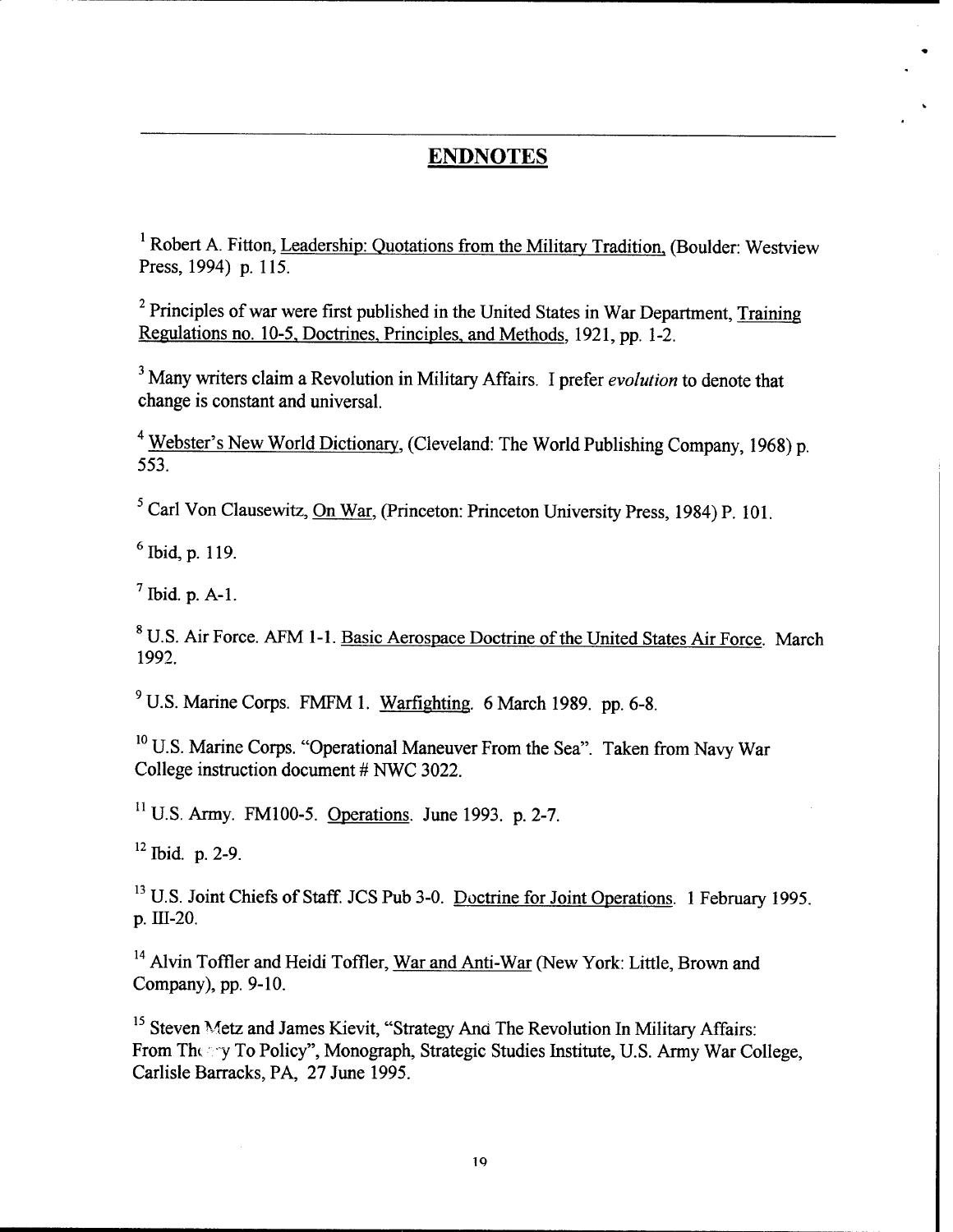**<sup>16</sup>** U.S. Marine Corps. FMFM 1. Warfighting. 6 March 1989. P. 53.

<sup>17</sup> John F. Stewart (MG, USA), "Command and Control Warfare and the Intelligence on the Future Digital Battlefield". Army Research, Development and Acquisition Bulletin. November-December 1994. p. 14.

<sup>18</sup> Sergei A. Modestov, "The Possibilities for Mutual Deterrence: A Russian View", Parameters. U.S. Army War College Quarterly, Volume XXVI, Number 4, Winter 1996- 1997. p. 96.

<sup>19</sup> John W. Vessey, Jr. (GEN, USA, retired), "1996 Thayer Award Acceptance Remarks", Assembly, Association of Graduates, United States Military Academy, January/ February 1997. p. 25.

<sup>20</sup> Basil H. Liddell Hart, Thoughts on War, (London: Faber and Faber, 1944), p. 246.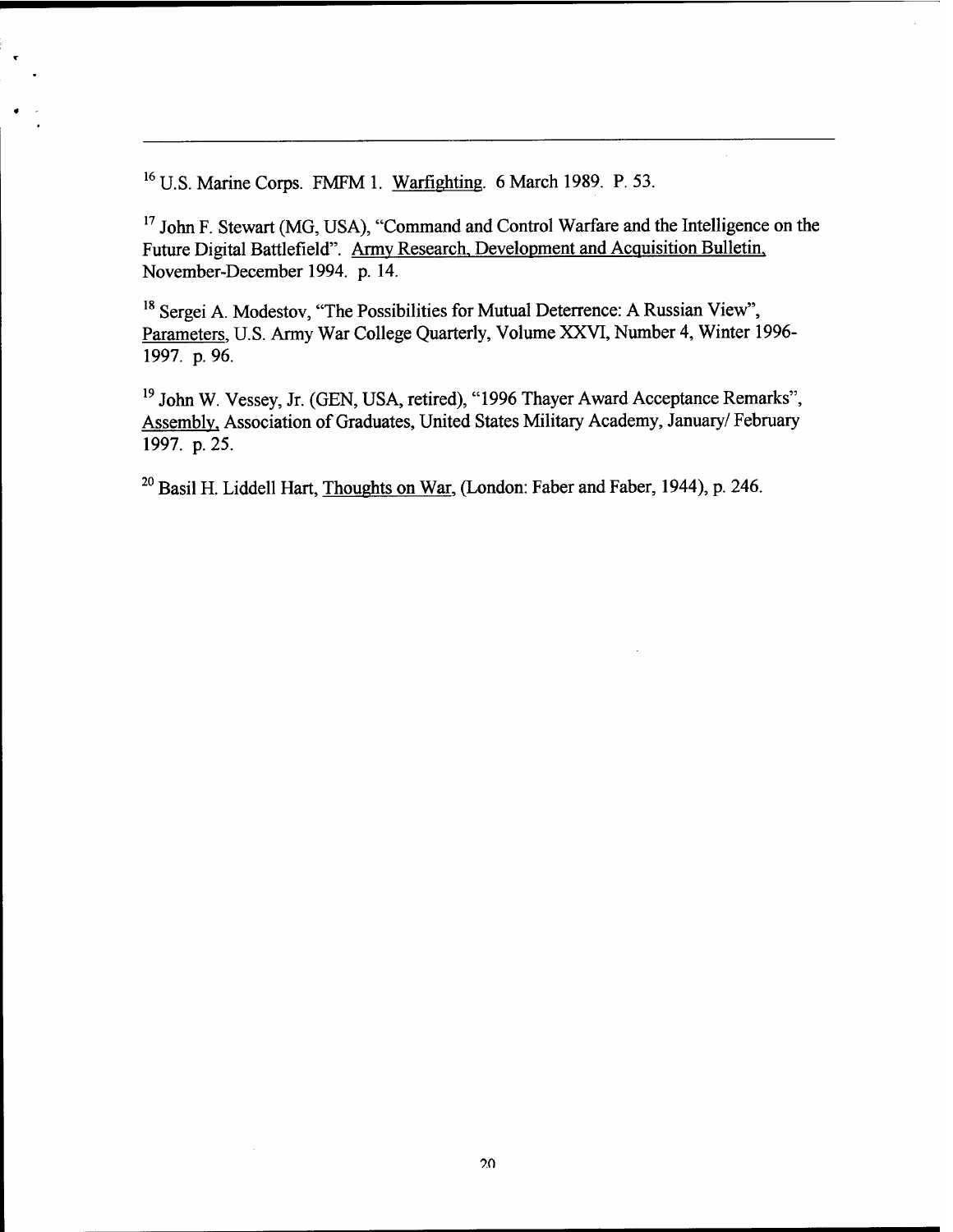### **BIBLIOGRAPHY**

## **Government Documents and Official Publications**

U.S. Air Force. AFM 1-1. Basic Aerospace Doctrine of the United States Air Force. March 1992.

U.S. Army. FM 100-5. Operations. June 1993.

U.S. Army. TRADOC Pam 525-5. Force XXI. <sup>1</sup> August 1994.

U.S. Joint Chiefs of Staff. JCS Pub 1. Joint Warfare of the Armed Forces of the United States. 10 January 1995.

U.S. Joint Chiefs of Staff. JCS Pub 3-0. Doctrine for Joint Operations. <sup>1</sup> February 1995.

U.S. Marine Corps. FMFM 1. Warfighting. 6 March 1989.

U.S. Marine Corps. Operational Maneuver From the Sea. 1995.

U.S. Navy. ... From the Sea. Preparing the Naval Service for the 21<sup>st</sup> Century. September 1992.

#### **Books**

von Clausewitz, Carl. On War. Princeton, 1989.

Fitton, Robert, A. Leadership. Quotations from the Military Tradition. Boulder, Colorado, 1994.

Foch, Ferdinand. The Principles of War. New York, 1920.

Fuller, John Frederick Charles. The Foundations of the Science of War. London, 1924.